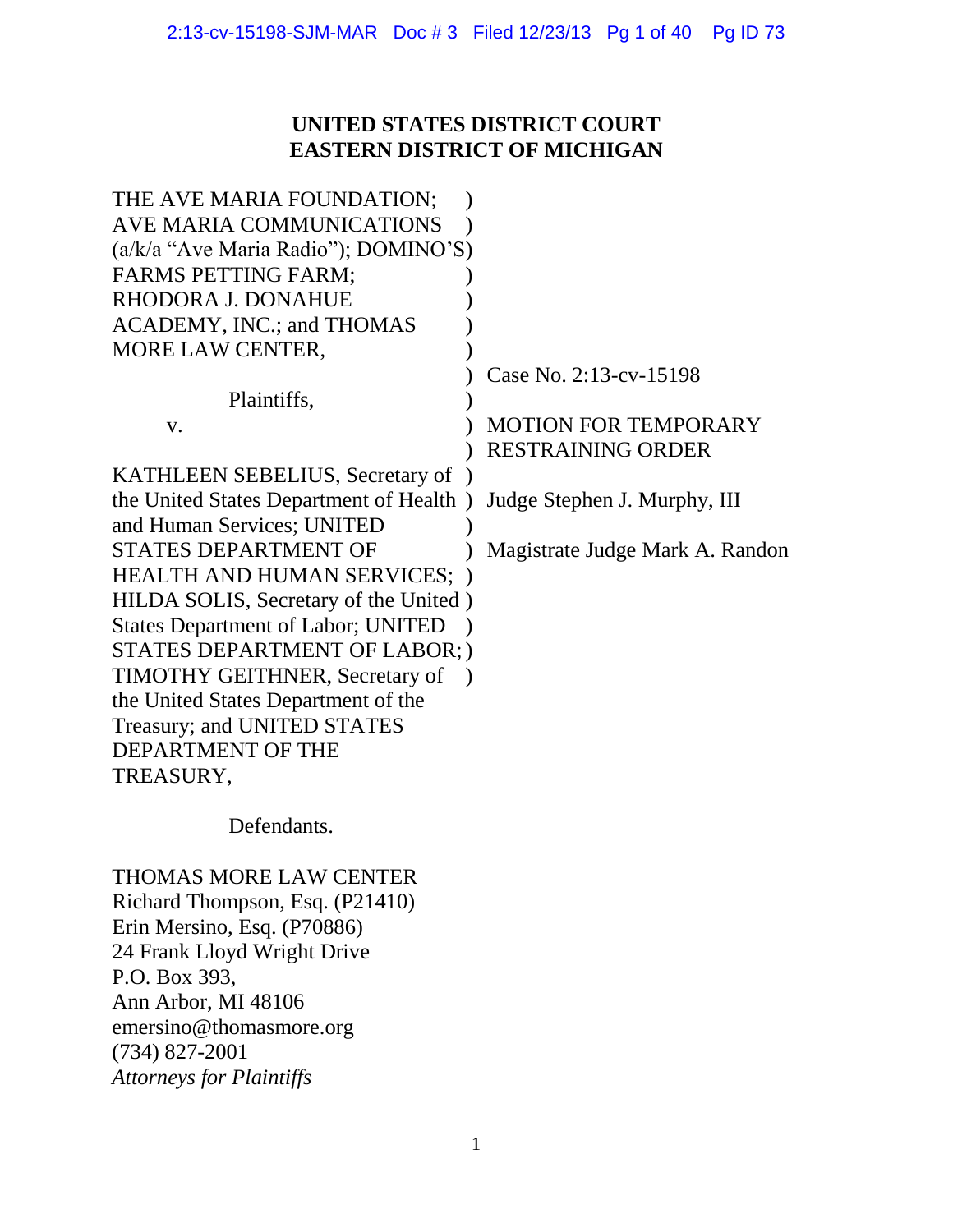## **PLAINTIFFS' EMERGENCY MOTION FOR TEMPORARY RESTRAINING ORDER & BRIEF IN SUPPORT**

PLEASE TAKE NOTICE that at the earliest possible time for the court to hear this motion, Plaintiffs The Ave Maria Foundation, Ave Maria Communications, Domino's Farms Petting Farm, Rhodora J. Donahue Academy, Inc., and Thomas More Law Center, by and through their undersigned counsel, move the court for a Temporary Restraining Order pursuant to Fed. R. Civ. P. 65(b) and LR 65.1 in order to prevent immediate irreparable injury to Plaintiffs' fundamental rights and interests.

On December 20, 2013, the Honorable Robert Cleland issued a preliminary injunction in *Legatus v. Sebelius*, No. 12-12061, ECF No. 91 (E.D. Mich 2013). Legatus is a nonprofit Catholic organization that is covered by the same insurance plan as the Plaintiffs here. Despite this similarity and the fact that in comparable cases the government has required plaintiffs covered by the same employee health plan to litigate their claims together, *Mersino Dewatering v. Sebelius*, No. 1: 13 cv-1329, Mot. Trans., ECF 7 (D.D.C. Sept. 23, 2013), Defendants refused Plaintiffs' request to join the action before Judge Cleland. Plaintiffs also sought to be included in the action currently pending before the Honorable Lawrence Zatkoff, *Domino's Farms Corp. v. Sebelius*, No. 13-1654 (E.D. Mich 2013). But Defendants refused this request, and the Domino's Farms Corp. plaintiffs' October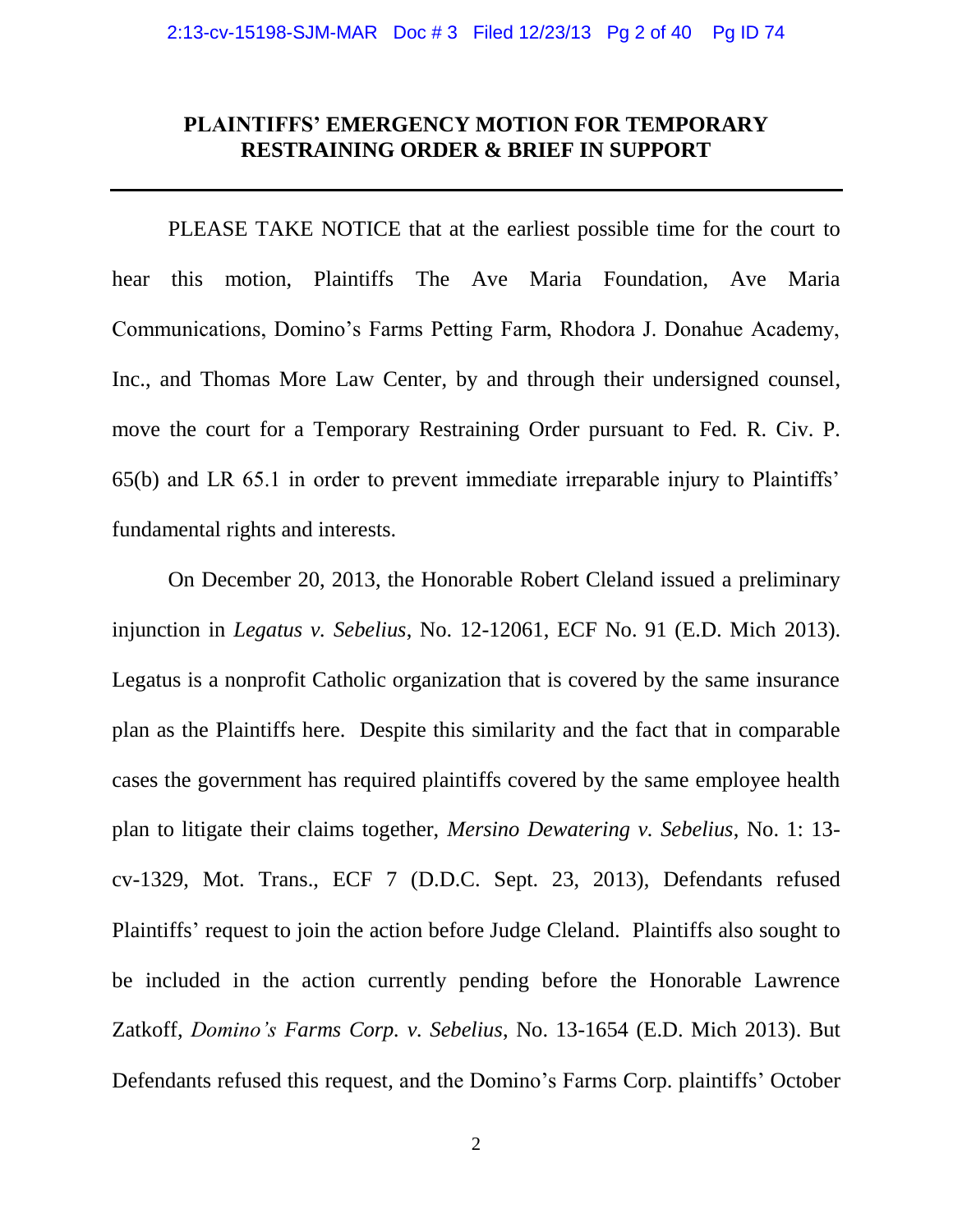#### 2:13-cv-15198-SJM-MAR Doc # 3 Filed 12/23/13 Pg 3 of 40 Pg ID 75

7, 2013 motion seeking to add Plaintiffs The Ave Maria Foundation, Ave Maria Communications, Domino's Farms Petting Farm, Rhodora J. Donahue Academy, Inc., and Thomas More Law Center was denied on December 20, 2013. Hours later, Plaintiffs filed their complaint before this Court. Due to the late date, Plaintiffs are forced to request injunctive relief on an emergency basis because the HHS Mandate will be enforced against them beginning January 1, 2014.

Plaintiffs here seek the same relief Judge Cleland has already granted to similarly situated nonprofit plaintiffs who share the same employee health plan. For the reasons contained in Judge Cleland's thoughtful and persuasive December 20th order and opinion, and the reasons set forth in Plaintiffs' brief accompanying this motion, the Court should enjoin enforcement of Defendants' Health and Human Services Mandate (hereinafter the "Mandate").

The Mandate violates Plaintiffs' rights guaranteed by the First Amendment to the United States Constitution and the Religious Freedom Restoration Act of 1993, 107 Stat. 1488, as amended, 42 U.S.C. § 2000bb *et seq*. For the purposes of this request for a temporary restraining order, the Plaintiffs focus solely on their RFRA claim. Plaintiffs do not forfeit any of the claims alleged in their complaint.

Plaintiffs have made attempts to resolve this matter prior to seeking this temporary restraining order ("TRO"). Undersigned counsel made contact with the Department of Justice, specifically Benjamin Berwick and Bradley Humphreys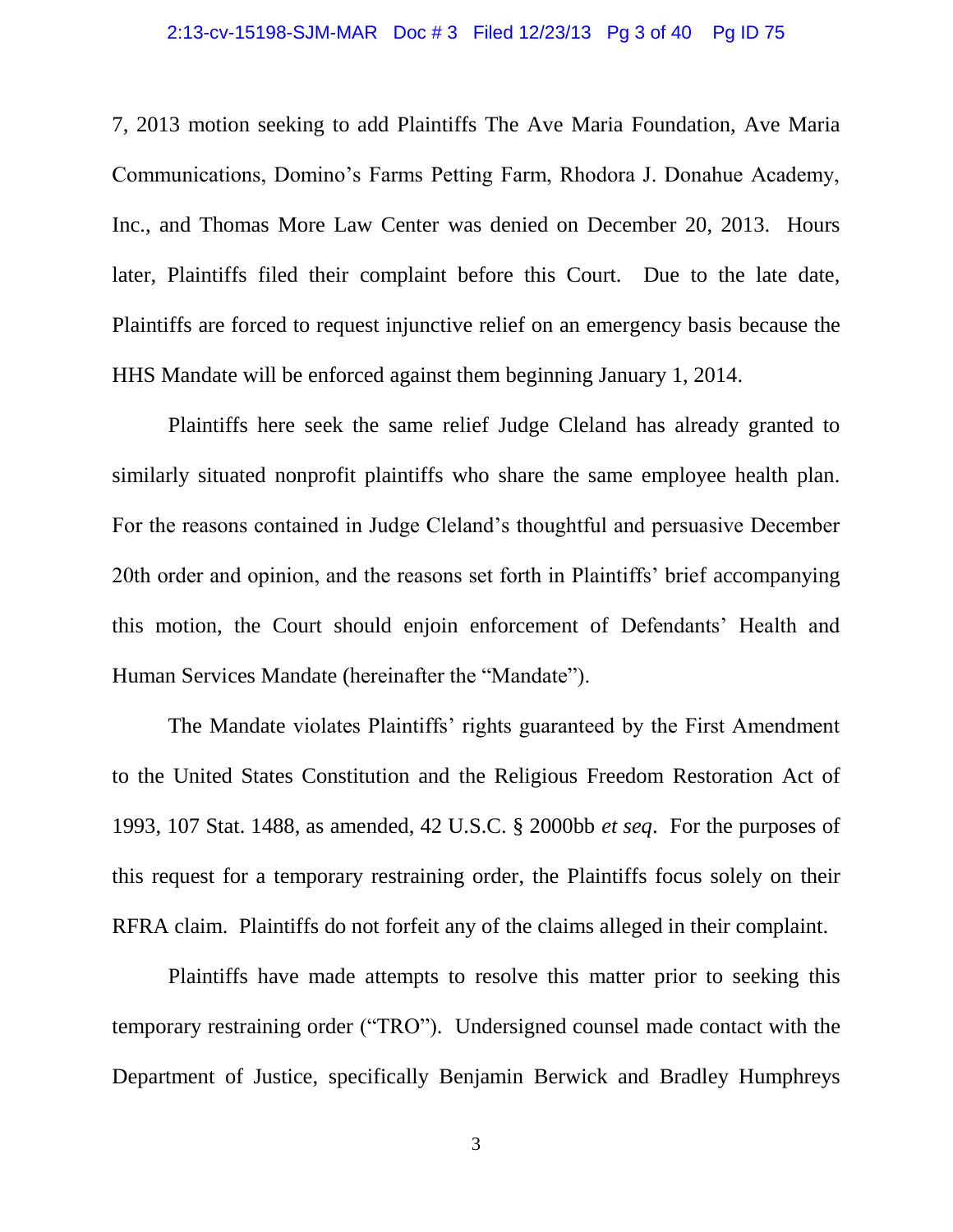#### 2:13-cv-15198-SJM-MAR Doc # 3 Filed 12/23/13 Pg 4 of 40 Pg ID 76

who advised that Defendants do not consent to the relief requested herein. With the limited amount of time before January 1, 2014, and inability to reach concurrence with the Defendants prior to this date, Plaintiffs had no choice but to seek this emergency relief from the Court.

Plaintiffs' counsel will provide notice of this TRO request by sending a copy of this motion and brief to the Department of Justice via facsimile at (202) 616- 8470, and to Benjamin Berwick and Bradley Humphreys via email. The phone number for the Department of Justice is (202) 514-3367.

Respectfully submitted this 23rd day of December, 2013.

*Attorneys for Plaintiffs:*

## THOMAS MORE LAW CENTER

s/ Erin Mersino\_\_\_\_\_\_\_\_\_\_\_\_\_\_\_\_\_ Erin Mersino, Esq. (P70886) 24 Frank Lloyd Wright Drive P.O. Box 393 Ann Arbor, MI 48106 (734) 827-2001 [emersino@thomasmore.org](mailto:emersino@thomasmore.org)

s/ Richard Thompson Richard Thompson, Esq. (P21410) 24 Frank Lloyd Wright Drive P.O. Box 393 Ann Arbor, MI 48106 (734) 827-2001 [rthompson@thomasmore.org](mailto:rthompson@thomasmore.org)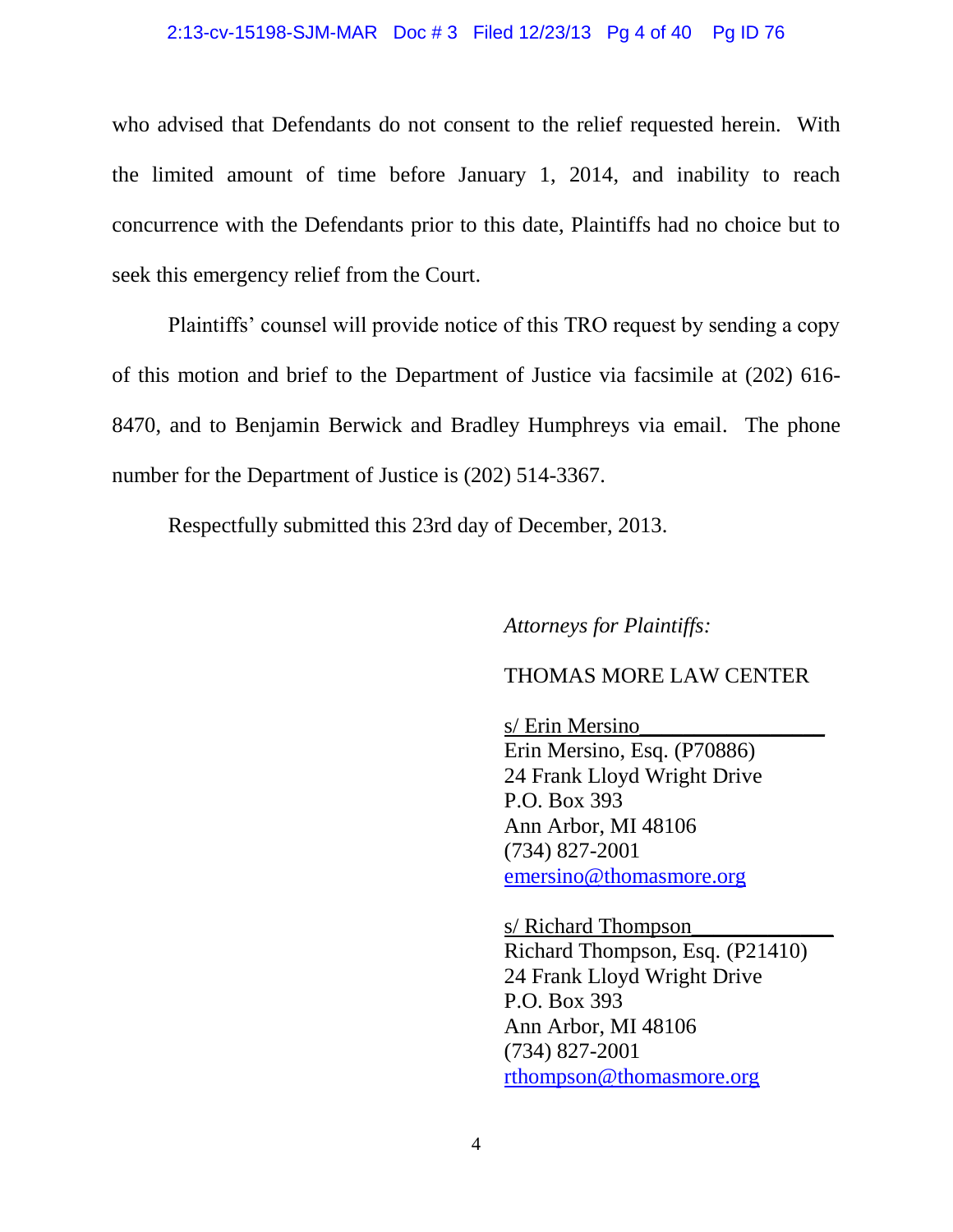# **UNITED STATES DISTRICT COURT EASTERN DISTRICT OF MICHIGAN**

| THE AVE MARIA FOUNDATION;              |                                 |
|----------------------------------------|---------------------------------|
| AVE MARIA COMMUNICATIONS               |                                 |
| $(a/k/a$ "Ave Maria Radio"); DOMINO'S) |                                 |
| <b>FARMS PETTING FARM;</b>             |                                 |
| RHODORA J. DONAHUE                     |                                 |
| ACADEMY, INC.; and THOMAS              |                                 |
| <b>MORE LAW CENTER</b>                 | Case No. 2:13-cv-15198          |
|                                        |                                 |
| Plaintiffs,                            | <b>MOTION AND BRIEF FOR</b>     |
| $V_{\star}$                            | TEMPORARY RESTRAINING           |
|                                        | <b>ORDER</b>                    |
| KATHLEEN SEBELIUS, et al.,             |                                 |
|                                        | Judge Stephen J. Murphy, III    |
| Defendants.                            |                                 |
|                                        | Magistrate Judge Mark A. Randon |
|                                        |                                 |
|                                        |                                 |
|                                        |                                 |
|                                        |                                 |
|                                        |                                 |

THOMAS MORE LAW CENTER Richard Thompson, Esq. (P21410) Erin Mersino, Esq. (P70886) 24 Frank Lloyd Wright Drive P.O. Box 393, Ann Arbor, MI 48106 emersino@thomasmore.org (734) 827-2001 *Attorneys for Plaintiffs*

# **PLAINTIFFS' BRIEF IN SUPPORT OF EMERGENCY MOTION FOR TEMPORARY RESTRAINING ORDER**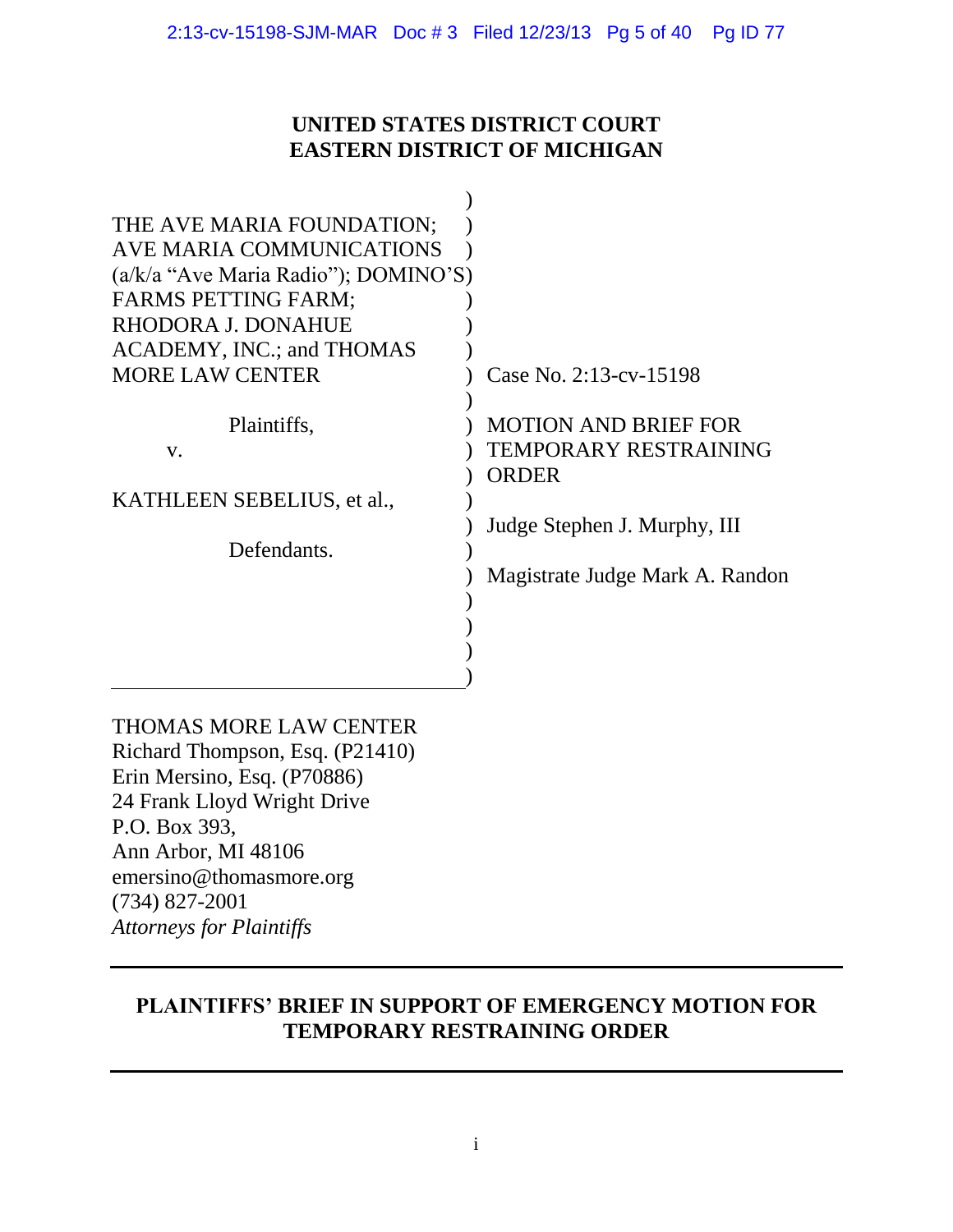# **ISSUE PRESENTED**

I. Whether by forcing Plaintiffs to choose between harming their organization by not offering insurance or offering insurance that violates Plaintiffs' sincerely held religious beliefs Defendants' enforcement of the HHS Mandate causes irreparable harm sufficient to warrant immediate injunctive relief.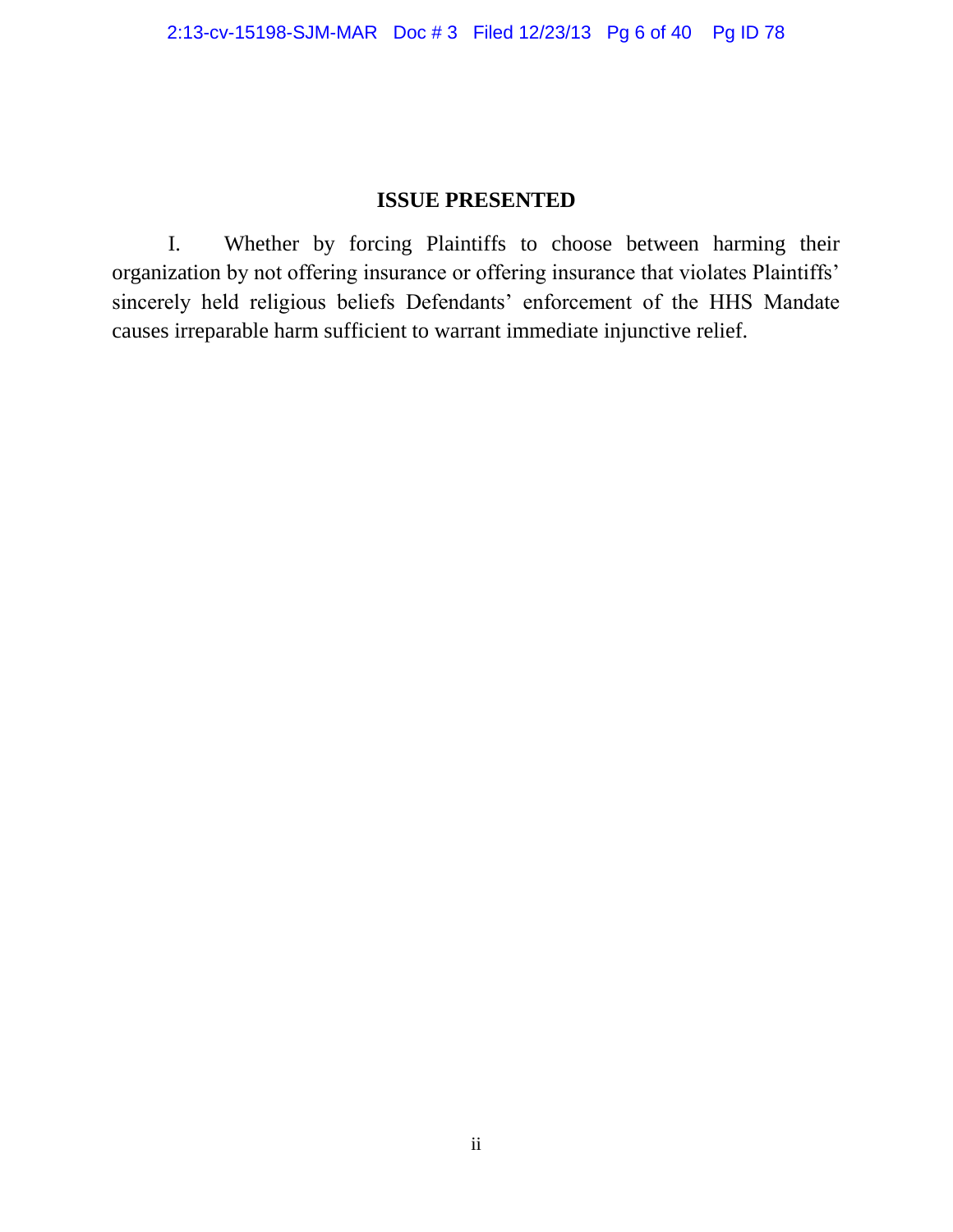# **CONTROLLING AUTHORITY**

Religious Freedom Restoration Act of 1993 ("RFRA"), 107 Stat. 1488, as amended, 42 U.S.C. § 2000bb *et seq*.

*Church of Lukumi Babalu Aye, Inc. v. City of Hialeah,* 508 U.S. 520 (1993)

*Elrod v. Burns*, 427 U.S. 347 (1976)

*Sherbert v. Verner*, 374 U.S. 398 (1963)

*Wisconsin v. Yoder*, 406 U.S. 205 (1972)

*Hobby Lobby Stores, Inc. v. Sebelius*, 723 F.3d 1114 (10th Cir. 2013) (en banc), cert. granted, 2013 U.S. LEXIS 8418 (U.S. Nov. 26, 2013) (Case No. 13-354)

*Korte v. Sebelius*, 735 F.3d 654; 2013 U.S. App. LEXIS 222748 (7th Cir. 2013).

*Zubik v. Sebelius,* No. 13-cv-1459, 2013 U.S. Dist. LEXIS 165922 (W.D. Penn, Nov. 21, 2013)

*The Roman Catholic Archdiocese of N.Y. v. Sebelius*, No. 12-2542, 2013 U.S. Dist. LEXIS 176432 (E.D.N.Y. Dec. 16, 2013)

*Legatus v. Sebelius*, No. 12-cv-12061, Order Granting Prelim. Inj. (E.D. Mich Dec. 20, 2013)

*Reaching Souls International, Inc. v. Sebelius*, No. 5:13-cv-01092, Order Granting Prelim. Inj. (W.D. Okla. Dec. 20, 2013)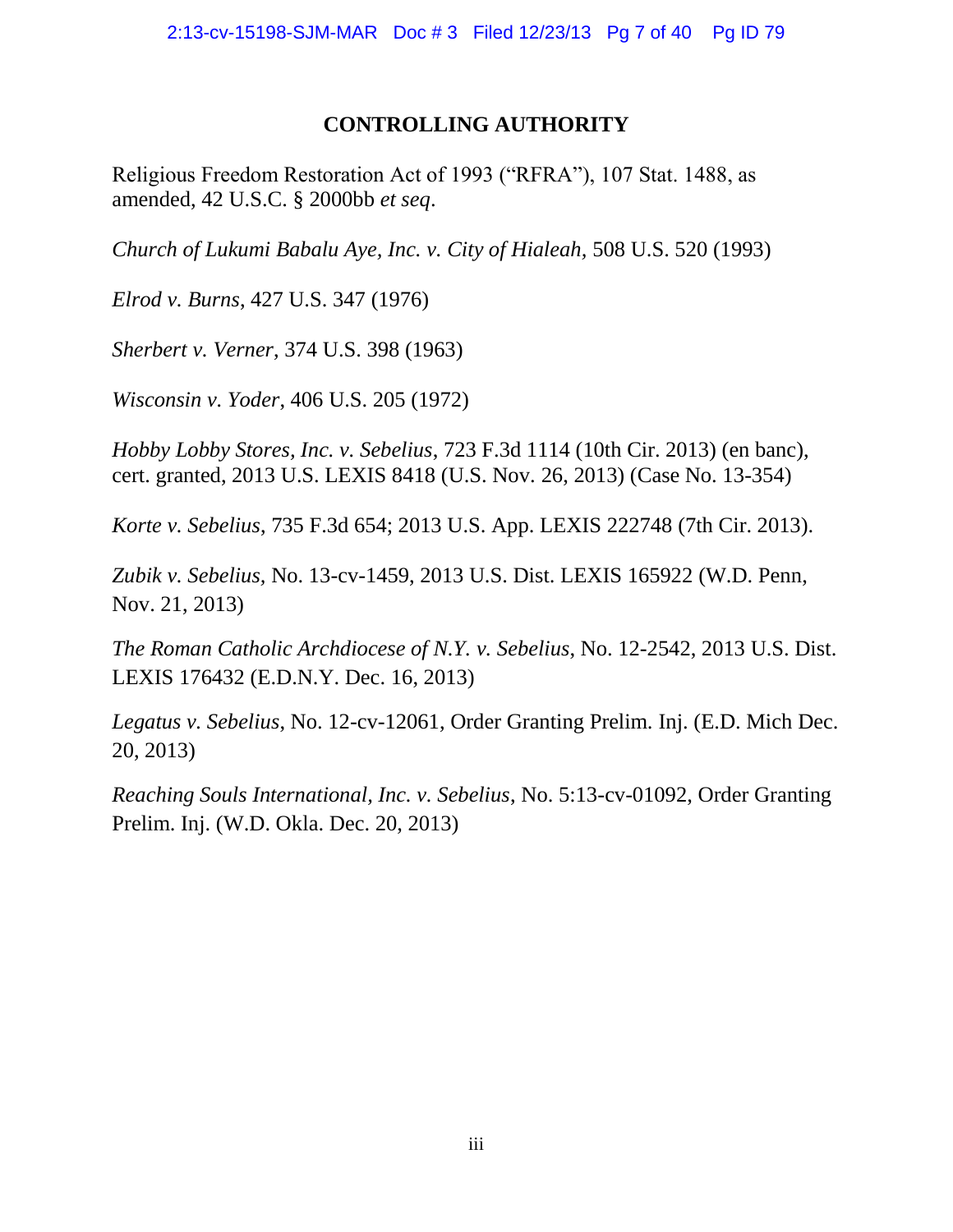# **TABLE OF CONTENTS**

# **Page**

| $\mathbf{I}$ .                                                        |  |
|-----------------------------------------------------------------------|--|
| A.<br>The HHS Mandate violates the Religious Freedom Restoration      |  |
| The HHS Mandate substantially burdens Plaintiffs' free<br>1.          |  |
| The HHS Mandate does not further a compelling interest 21<br>2.       |  |
| 3. The HHS Mandate does not employ the least restrictive means to     |  |
| II.                                                                   |  |
| III.<br>Granting injunctive relief will not cause substantial harm to |  |
| .28<br>IV.                                                            |  |
| V.                                                                    |  |
|                                                                       |  |
|                                                                       |  |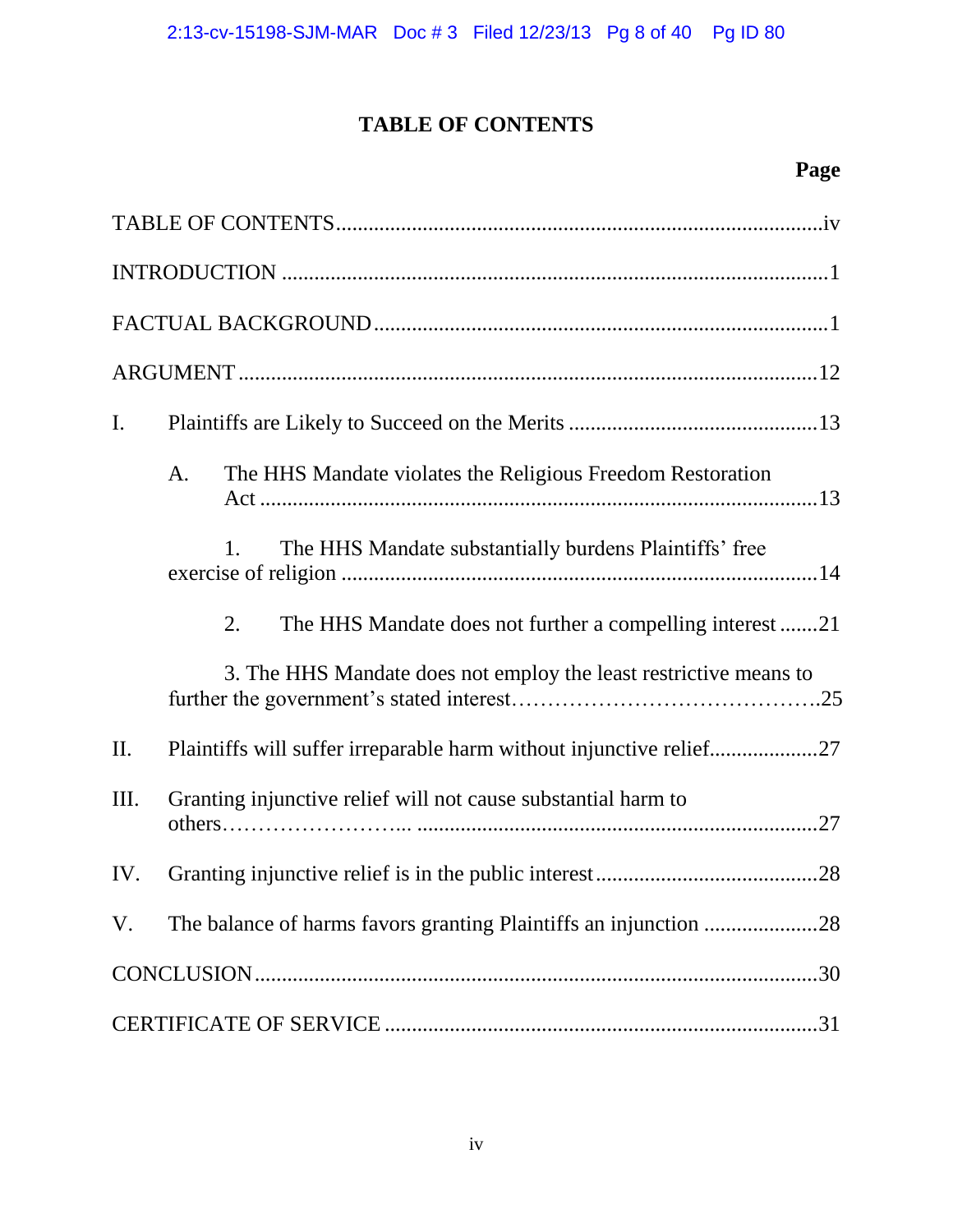## **INTRODUCTION**

Plaintiffs The Ave Maria Foundation, Ave Maria Communications, Domino's Farms Petting Farm, Rhodora J. Donahue Academy Inc., and Thomas More Law Center are nonprofit corporations that seek a temporary restraining order to enjoin the unconstitutional and illegal directives of the Health and Human Services Mandate.<sup>1</sup> The Mandate strips Plaintiffs of their constitutionally protected rights to religious freedom and free speech, disregards Plaintiffs' right of conscience, and is completely irreconcilable with the Religious Freedom Restoration Act, 42 U.S.C. § 2000bb *et seq.* ("RFRA"), and the First Amendment. It requires Plaintiffs to supply or facilitate coverage of contraceptive and abortifacient products, services, and related counseling to their employees in violation of Plaintiffs' sincerely held religious beliefs.

Defendants issued an "accommodation" that does not alleviate the burden the Mandate creates because Plaintiffs' health insurance plans still serve as the

 $\overline{\phantom{a}}$ 

<sup>&</sup>lt;sup>1</sup> The Sixth Circuit's recent decision dealing with a for profit company's objections to the HHS Mandate, *Autocam v. Sebelius*, 730 F.3d 618 (6th Cir. 2013), has no bearing on the claims asserted by The Ave Maria Foundation, Ave Maria Communications, Domino's Farms Petting Farm, Rhodora J. Donahue Academy Inc., and Thomas More Law Center. The Court specifically stated, "[w]e recognize that many religious groups organized under the corporate form have made successful Free Exercise Clause or RFRA claims, and our decision today does not question those decisions." *Autocam,* 730 F.3d. at 627 (citing *Church of the Lukumi Babalu Aye, Inc. v. City of Hialeah*, 508 U.S. 520, 525 (1993); *O Centro Espirita Beneficiente Uniao do Vegetal v. Ashcroft*, 389 F.3d 973 (10th Cir. 2004) *aff'd*, 546 U.S. 418 (2006)).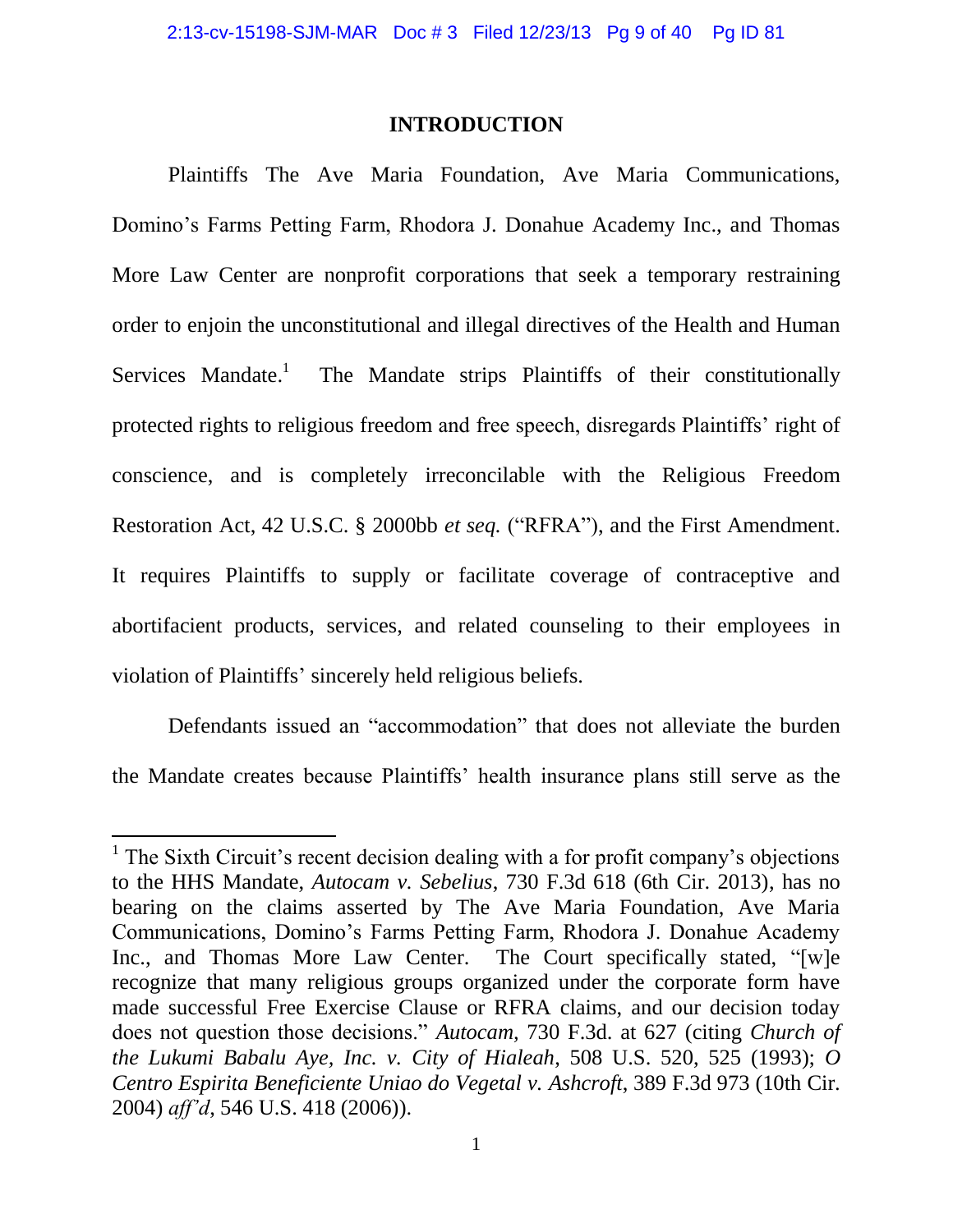#### 2:13-cv-15198-SJM-MAR Doc # 3 Filed 12/23/13 Pg 10 of 40 Pg ID 82

conduit by which "free" contraceptive and abortion-inducing drugs and devices are delivered to Plaintiffs' employees in a manner directly contrary to Plaintiffs' religious beliefs. Further, knowingly and freely enabling others to use, or facilitating the use of contraceptive or abortion-inducing drugs and services, is itself sinful under Catholic teaching. (Ex. 2, Donovan Decl. ¶ 31). "For every sin of cooperation in a grave sin of contraception or abortion, there is a second sin against charity (that of scandal to the person with whom the employer cooperates)." *Id.* at  $\P$  34. Defendants' "accommodation" is merely a shell game and does not address Plaintiffs' fundamental religious objection to improperly facilitating access to contraceptive and abortion-inducing products and services.

The Mandate poses an urgent threat to the Plaintiffs, forcing them to comply with its terms by January 1, 2014. Because Plaintiffs are facing imminent, irreparable harm to their religious freedom and constitutional rights, they seek emergency injunctive relief from the Court. Fed. R. Civ. P. 65.

## **BACKGROUND**

#### **Plaintiffs**

Plaintiffs The Ave Maria Foundation, Ave Maria Communications, Domino's Farms Petting Farm, Rhodora J. Donahue Academy Inc., and Thomas More Law Center are all nonprofit corporations that were founded upon, adhere to, and strive to further, the teachings of the Roman Catholic Church. (Ex. 1,

2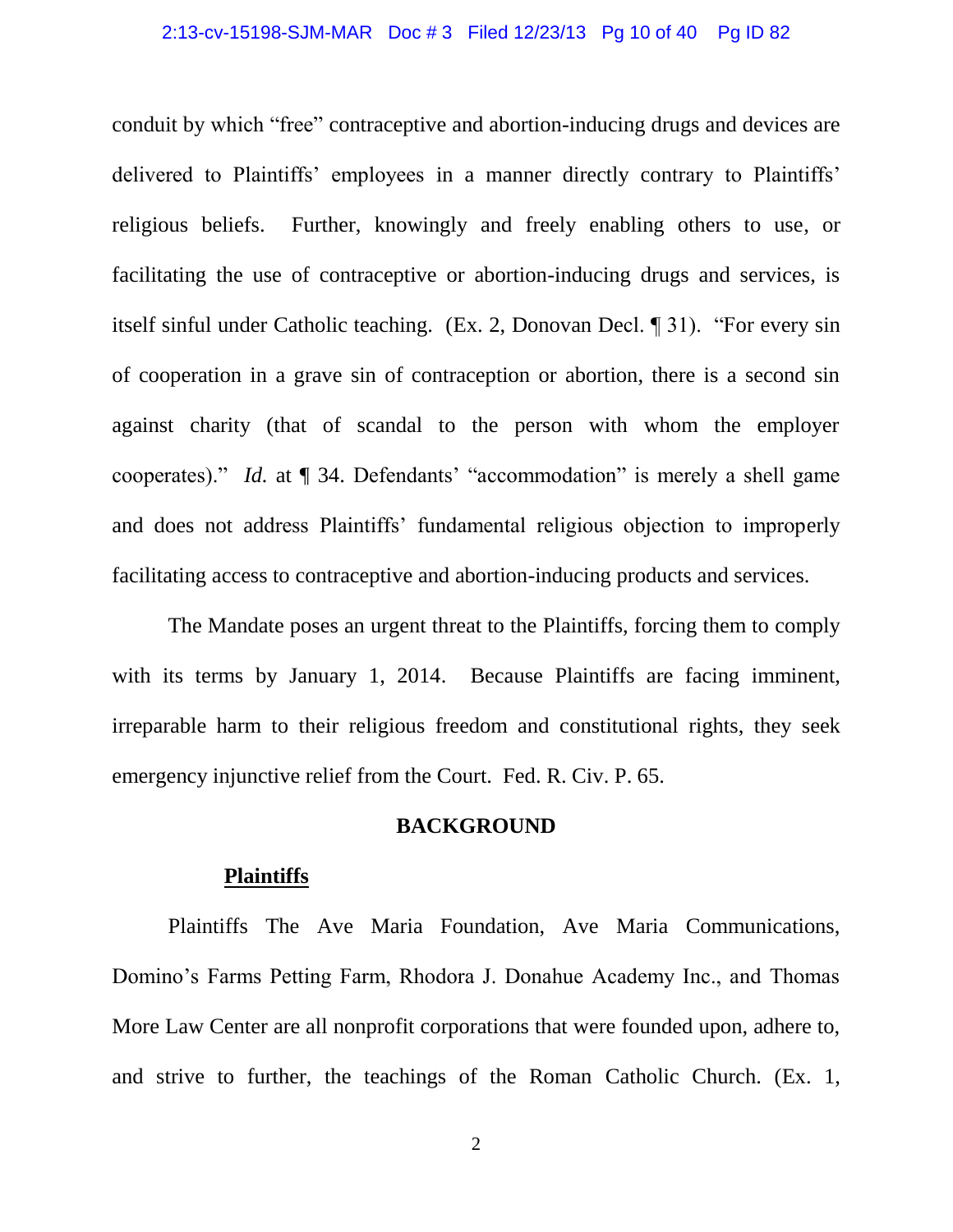Monaghan Decl.¶¶ 7, 9, 28) The Ave Maria Foundation "was founded in fidelity to the Magisterial Teaching of the Catholic Church and these teachings are and have been observed by The Ave Maria Foundation throughout its existence in accordance with the intention and desire of the director of The Ave Maria Foundation that the organization retain in perpetuity its identity as such an organization." *Id.* at ¶ 9. "The Ave Maria Foundation exists to serve the common good, as elaborated in the moral and social teachings of the Roman Catholic Church, and to foster the Kingdom of God on earth through teaching the inherent dignity of every human being, a dignity based on our creation in the image and likeness of God and raised to a new level by our redemption in Jesus Christ." *Id.* at ¶ 12. The Foundation's purpose is "to support the advancement of the Roman Catholic faith and the Apostolic Mission of the Church, including evangelization and education of the faith." *Id.* at ¶ 10. It fulfills this mission by supporting "educational institutions which operate consistently with Ex Corde Ecclesia, and through the use of media, including without limitation, radio, television, motion pictures and global telecommunications networks." *Id.*

The Ave Maria Foundation supports Plaintiff Rhodora J. Donahue Academy, Inc., which is a religious non-profit corporation that "operates as a primary educational institution offering K-12 grade education grounded in the traditions of the Roman Catholic Church." *Id.* at ¶19. Like all of the Plaintiffs in this case,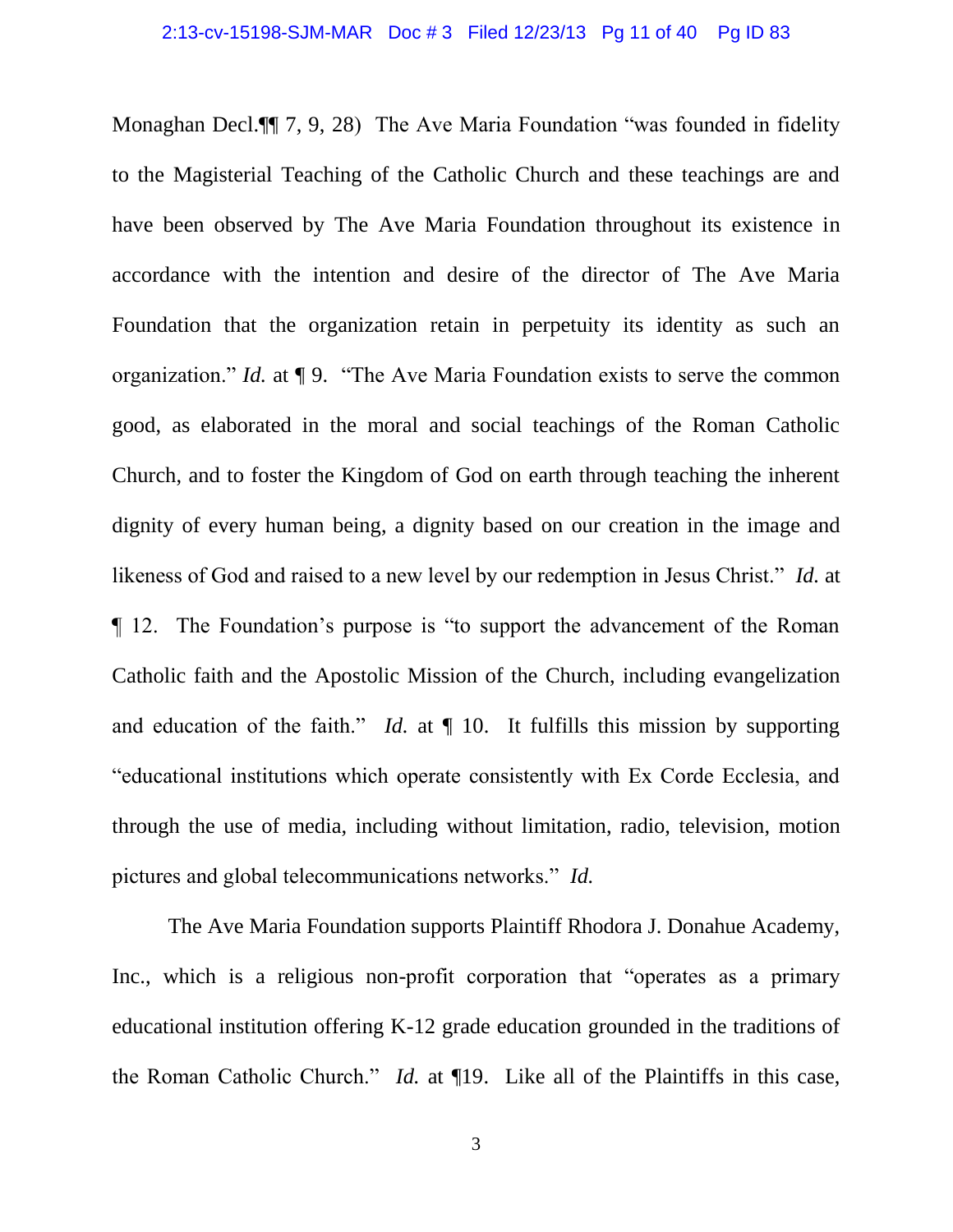#### 2:13-cv-15198-SJM-MAR Doc # 3 Filed 12/23/13 Pg 12 of 40 Pg ID 84

Rhodora J. Donahue Academy, Inc., is committed to the teachings of the Catholic Church. *Id.* at ¶ 20. Among the ways it demonstrates this commitment is by celebrating Mass daily on-site for students, staff, faculty, and their family members. *Id.*

Plaintiff Ave Maria Communications d/b/a Ave Maria Radio is also supported by contributions from The Ave Maria Foundation and is a "nonprofit corporation that furthers the education of individuals in the Catholic religion (and beyond) by producing Catholic radio programming and by employing radio, internet, and other media to offer news, analysis, teaching, devotions, and music that demonstrates the good news that Jesus is Lord over all areas of life and that the teachings of Christ, through His Church, offers a rational view of the world, a deep sense of spirituality, a firm family life, enhanced human relationships, and the creation of a culture of life and love." *Id.* at ¶ 22.

Similarly, the Thomas More Law Center was founded by Thomas Monaghan, is supported with donations from The Ave Maria Foundation, and is a nonprofit corporation "dedicated to education and litigation on issues of human life, religious freedom, and traditional family values." *Id.* at ¶ 25. Thomas Monaghan also founded and is a director of Plaintiff Domino's Farms Petting Farm, a "nonprofit corporation that was founded to foster an understanding and

4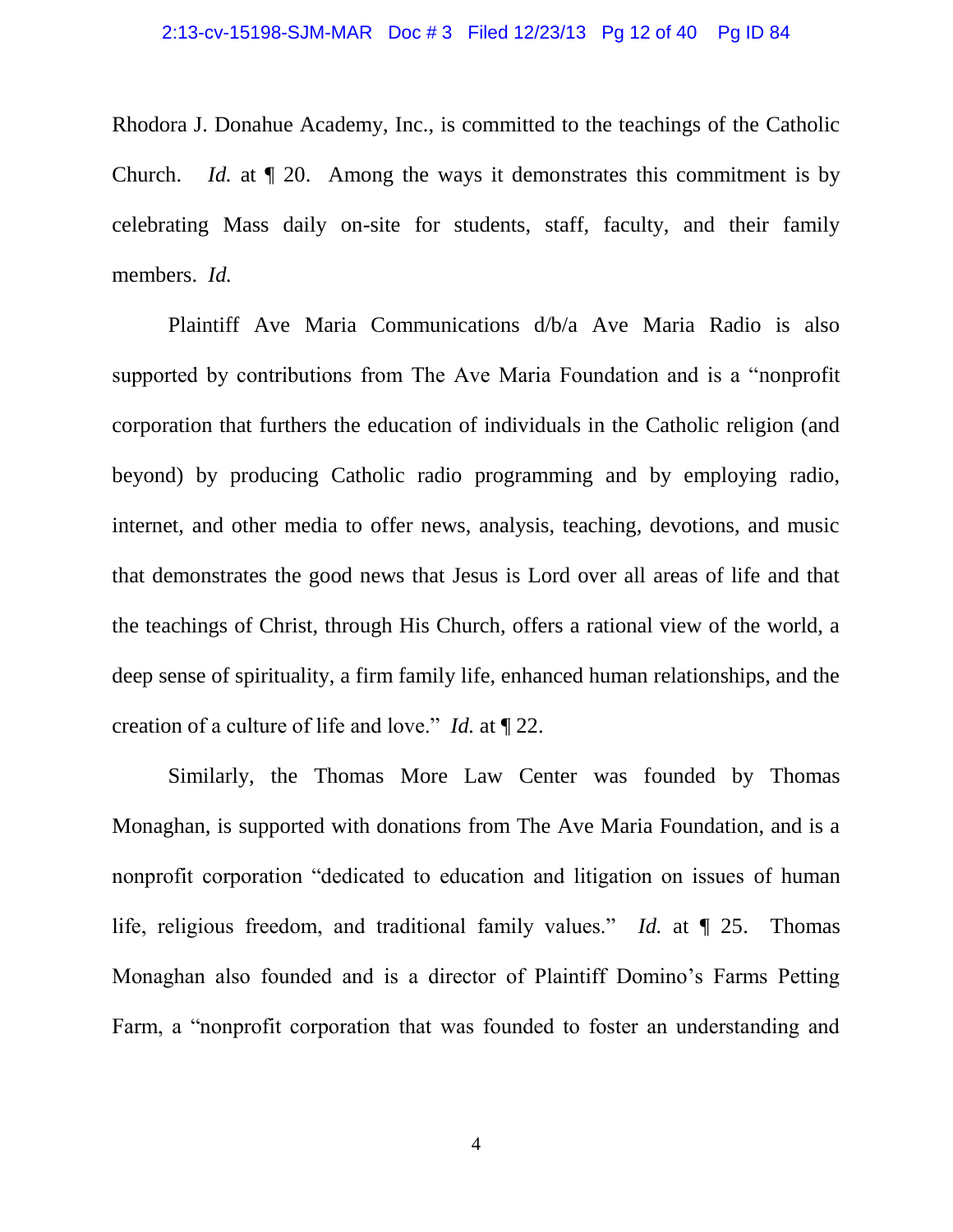#### 2:13-cv-15198-SJM-MAR Doc # 3 Filed 12/23/13 Pg 13 of 40 Pg ID 85

appreciation of an agricultural lifestyle and to operate an animal petting farm and other related events for educational purposes." *Id.* at ¶¶ 26-27.

All of the Plaintiff organizations were "founded, organized, and are maintained in conformity with and/or for furtherance of the teachings of the Catholic Church." *Id.* at ¶ 28. The Plaintiff organizations "acknowledge the Sacred Heart of Jesus as the true head of the organization and [ ] dedicate [their] work and all that [they] are to Him." *Id.* at ¶ 13. Plaintiffs are compelled by their faith to follow Catholic teachings including those contained in Pope Paul VI's 1968 encyclical Humanae Vitae, which states "any action which either before, at the moment of, or after sexual intercourse, is specifically intended to prevent procreation, whether as an end or as a means"—including contraception—is a grave sin. (Ex. 4, Kresta Decl. ¶ 7). Plaintiffs subscribe to authoritative Catholic teaching regarding the proper nature of health care and medical treatment. For instance, Plaintiffs believe, in accordance with Pope John Paul II's 1995 encyclical Evangelium Vitae, that "'[c]ausing death' can never be considered a form of medical treatment," but rather "runs completely counter to the health-care profession, which is meant to be an impassioned and unflinching affirmation of life." *Id.* Additionally, the Catholic Church "has consistently taught, throughout its entire existence, that contraception deliberately frustrates matrimony's natural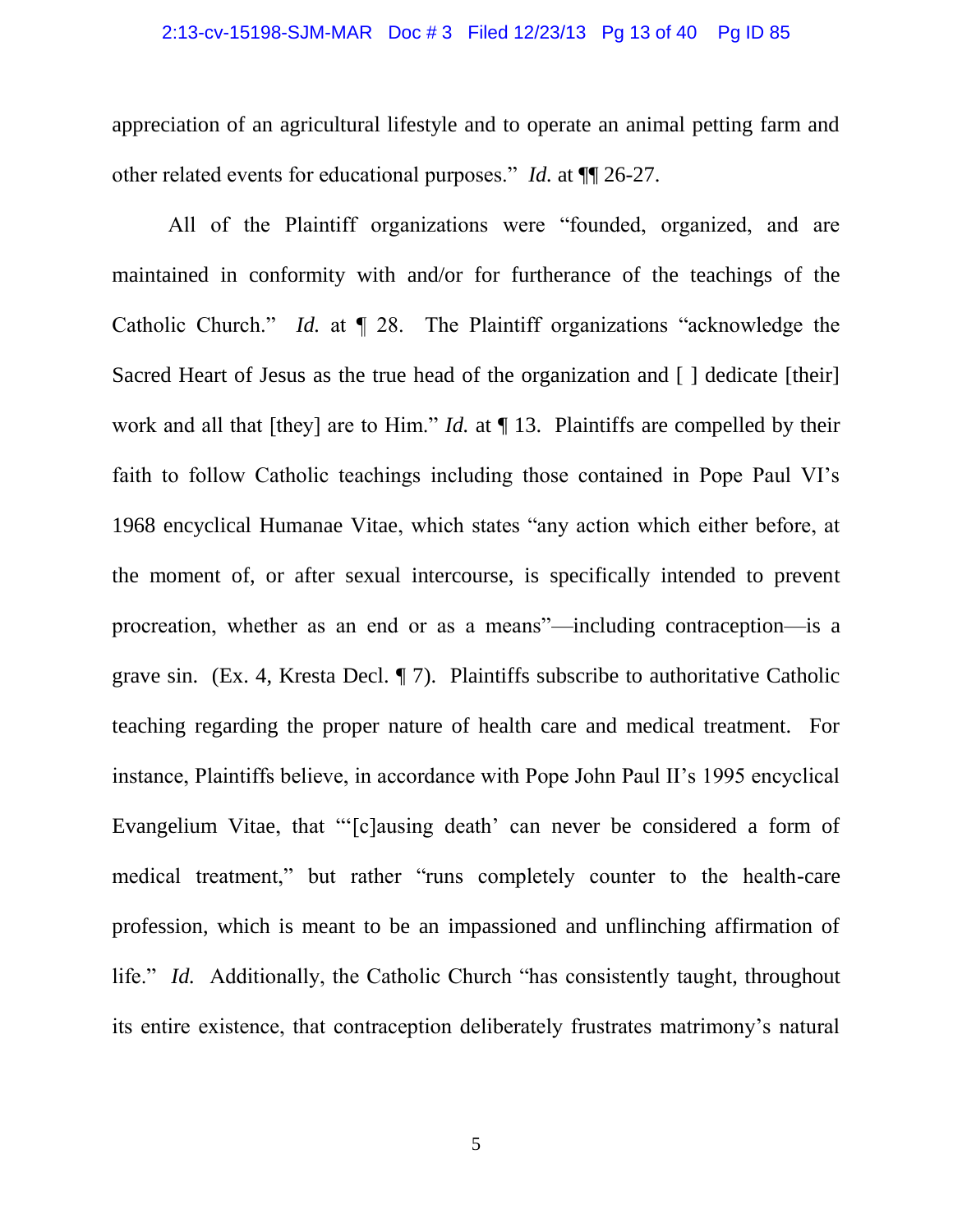#### 2:13-cv-15198-SJM-MAR Doc # 3 Filed 12/23/13 Pg 14 of 40 Pg ID 86

power to generate life and is an offense against the law of God and of nature." (Ex. 2, Donovan Decl. ¶ 9).

Plaintiffs do not believe that contraception or abortion properly constitute health care, but rather, involve immoral practices and the destruction of innocent human life. (Ex. 1, Monaghan Decl. ¶¶5, 28-30; Ex. 2. Donavan Decl. ¶¶ 9-14, 18- 19). Plaintiffs' sincerely held religious beliefs prohibit them from facilitating access to, participating in, paying for, training others to engage in, or otherwise supporting abortion, contraception, sterilization or abortifacients, which they believe involve gravely evil acts. (Ex. 1, Monaghan Decl. at  $\P$  17, 28-30; Ex. 2, Donavan Decl. ¶¶ 22-36). Further, Plaintiffs' faith demands that they not enable, encourage, or facilitate others in doing an action which they themselves are morally prohibited from doing. (Ex. 2, Donovan Decl. ¶¶ 28-35).

Accordingly, Plaintiffs designed their group health insurance plan through the Ave Maria Human Resources and Blue Cross/Blue Shield of Michigan to specifically exclude coverage for abortion, abortificients, sterilization, and artificial contraception. (Ex. 1, Monaghan Decl. ¶¶ 31- 33; Ex. 3, Zmuda Decl. ¶¶ 5, 12- 13). Plaintiffs believe providing their employees with health insurance is a form of Christian stewardship and if they are forced to cease providing their employees with health insurance this would violate their "religious duty to provide for the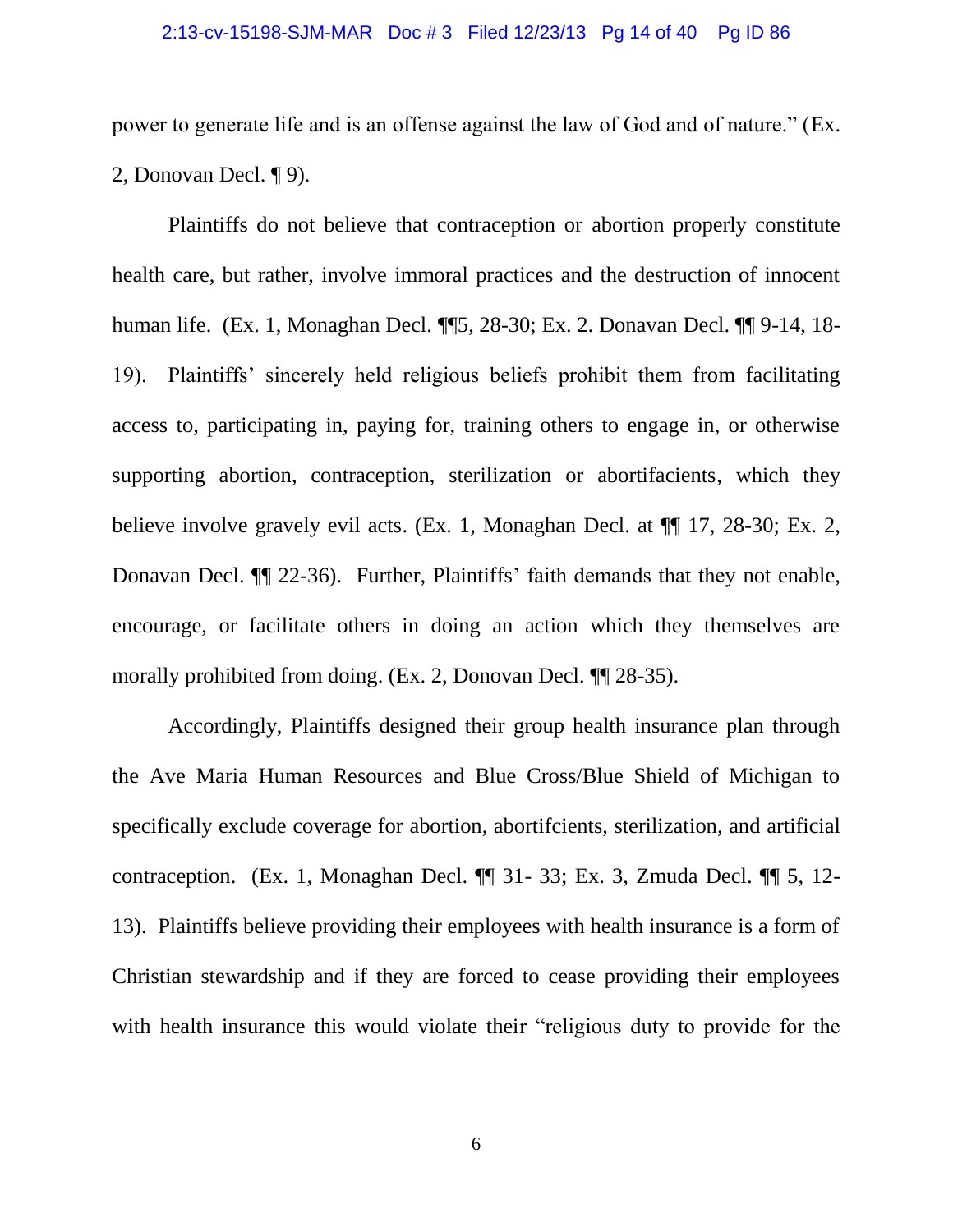health and well-being of [Plaintiffs'] employees and their families." (Ex. 1, Monaghan Decl. ¶ 49).

## **The Mandate**

The Affordable Care Act requires all non-exempt group health plans and health insurance issuers to provide coverage without "cost sharing" for certain products and services for women as "preventative care," and directed the Secretary of the United States Department of Health and Human Services to determine what would constitute "preventative care." 42 U.S.C § 300gg-13(a)(4). Defendants directed the Institute of Medicine ("IOM") to compile recommended guidelines describing which drugs, procedures, and services should be covered as preventative care for women. Women's Preventative Services: Required Health Plan Coverage Guidelines, *available at* <http://www.hrsa.gov/womensguidelines> (last visited Dec. 20, 2013). IOM issued a report recommending that required preventative services include "the full range of Food and Drug Administration ['FDA']-approved contraceptive methods, sterilization procedures, and patient and education counseling for women with reproductive capacity." *Id.* Defendants adopted the IOM recommendations in full. 76 Fed. Reg. 46621 (published Aug. 3, 2011). The dissenting member of the committee warned that"[t]he process set forth in the [Affordable Care Act] was unrealistic in the time allocated to such an important and time-intensive undertaking" and that "[r]eaders of the Report should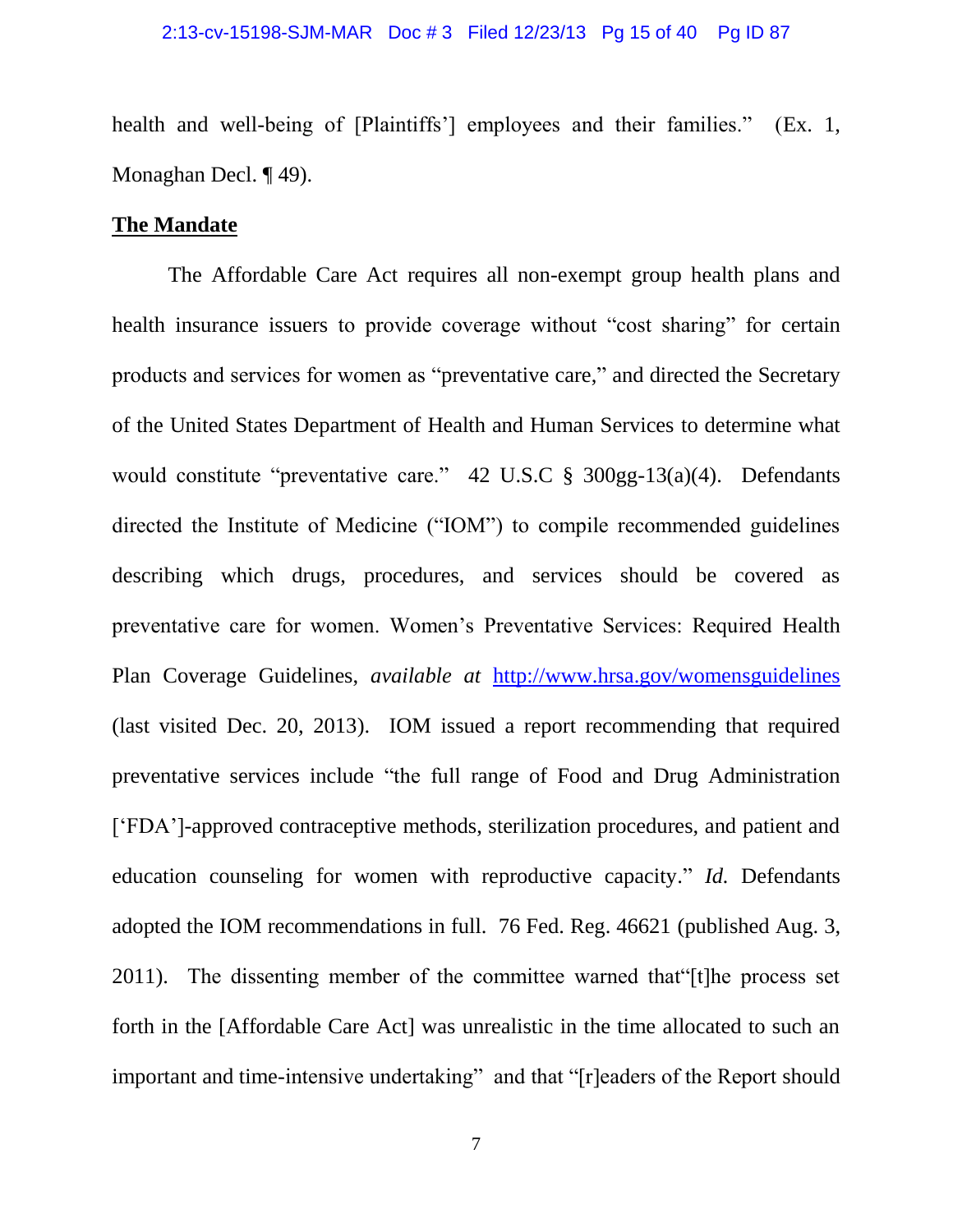#### 2:13-cv-15198-SJM-MAR Doc # 3 Filed 12/23/13 Pg 16 of 40 Pg ID 88

be clear on the fact that the recommendations were made without high quality, systematic evidence of the preventative nature of the services considered" and that "evidence that the use of the services in question leads to lower rates of disability or disease and increased rates of well-being is generally absent." (Ex. 7, IOM Dissenting Op. at 232). Rather than being a science-based review, the committee's review process "tended to result in a mix of objective and subjective determinations filtered through a lens of advocacy" where the "process for evaluation of the evidence lacked transparency and was largely subject to the preferences of the committee's composition." *Id.*

Defendants received over 200,000 responses to their request for comments on the amended Interim Final Rules, many of which were from religiouslyaffiliated institutions warning that the religious employer exemption to the Mandate requiring coverage for all FDA-approved contraceptives was too narrow, and that "the limited scope of the exemption raised religious liberty concerns." *Roman Catholic Archdioceses of N.Y. v. Sebelius*, slip op. at 7 (Ex. 9) No. 1:12-cv-02542, (E.D.N.Y. Dec. 16, 2013) (citing 77 Fed. Reg. 8,727). But Defendants finalized the amended Interim Final Rules on February 15, 2012, without making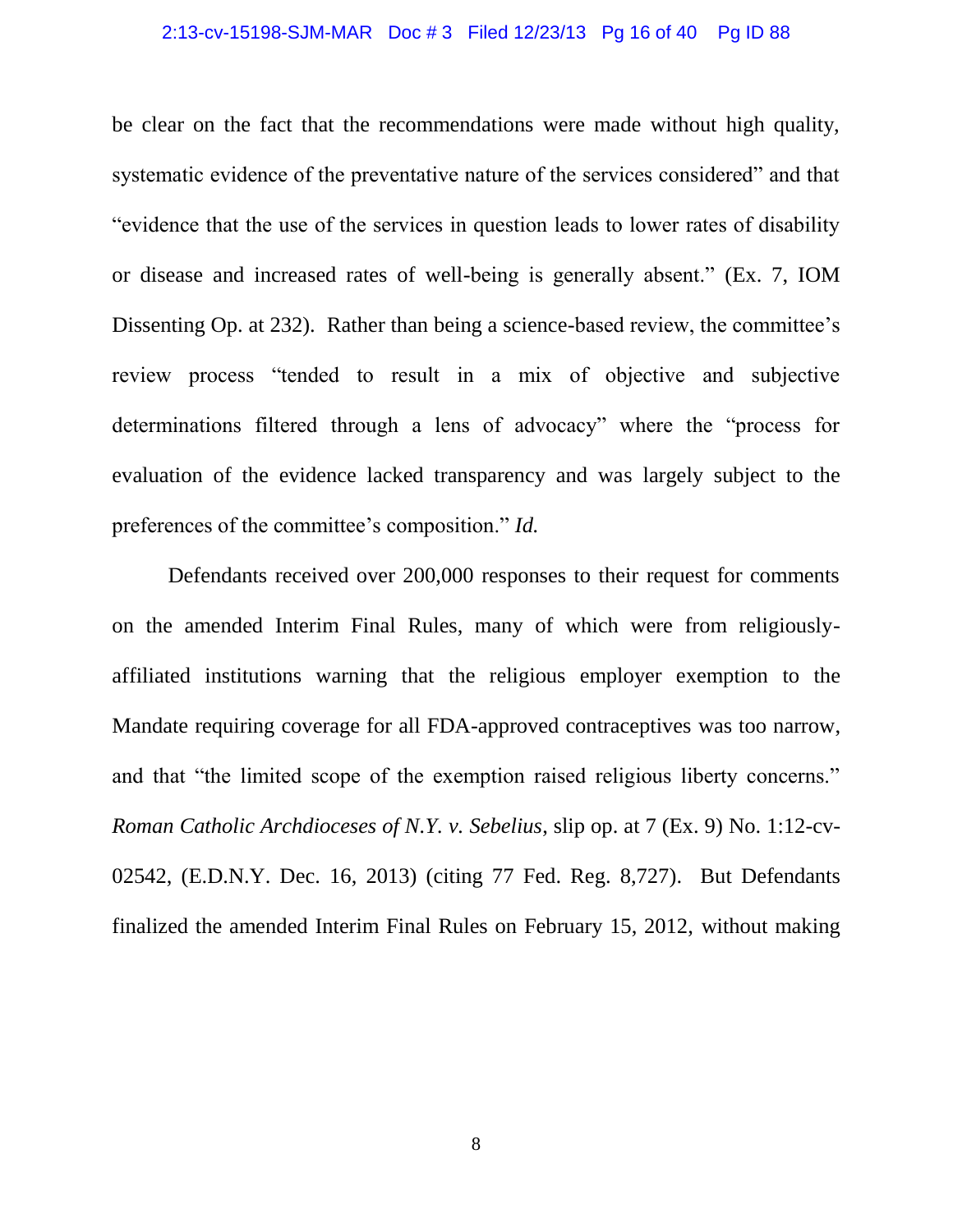#### 2:13-cv-15198-SJM-MAR Doc # 3 Filed 12/23/13 Pg 17 of 40 Pg ID 89

any change to the criteria required for an organization to be eligible for the religious employer exemption. 2 *Id.*

Defendants allowed a "temporary enforcement safe harbor" period once the Interim Final Rules issued during which time they were "to develop and propose changes to these final regulations that would meet two goals – providing contraceptive coverage without cost-sharing to individuals who want it and accommodating non-exempted, non-profit organizations' religious objections to covering contraceptive services [. ]" 77 Fed. Reg. 8,727. In response to proposals set forth regarding possible means of accommodating religious organizations' objections to the mandate, Defendants received over 400,000 comments. *See* 78 Fed. Reg. 39,870-71 (July 2, 2013).

Defendants claim to have addressed religious objections to the Mandate in the Final Rules by (1) revising the definition of religious employers who are exempt from the Mandate as a non-profit referred to in §  $6033(a)(3)(A)(i)$  or (ii) of the Internal Revenue Code, which includes churches, their integrated auxiliaries, associations of churches, and the exclusively religious activities of religious orders,

 $\overline{\phantom{a}}$ 

 $2^{2}$  To qualify for the religious employer exemption an organization was required to demonstrate the following criteria: "(1) the inculcation of religious values is the purpose of the organization. (2) The organization primarily employs persons who share the religious tenets of the organization. (3) The organization serves primarily persons who share the religious tenets of the organization. (4) The organization is a nonprofit organization as described in section 6033(a)(1) and section  $6033(a)(3)(A)(i)$  or (iii) of the Internal Revenue Code of 1986, as amended." 45 C.F.R. § 147.130(a)(1)(iv)(B).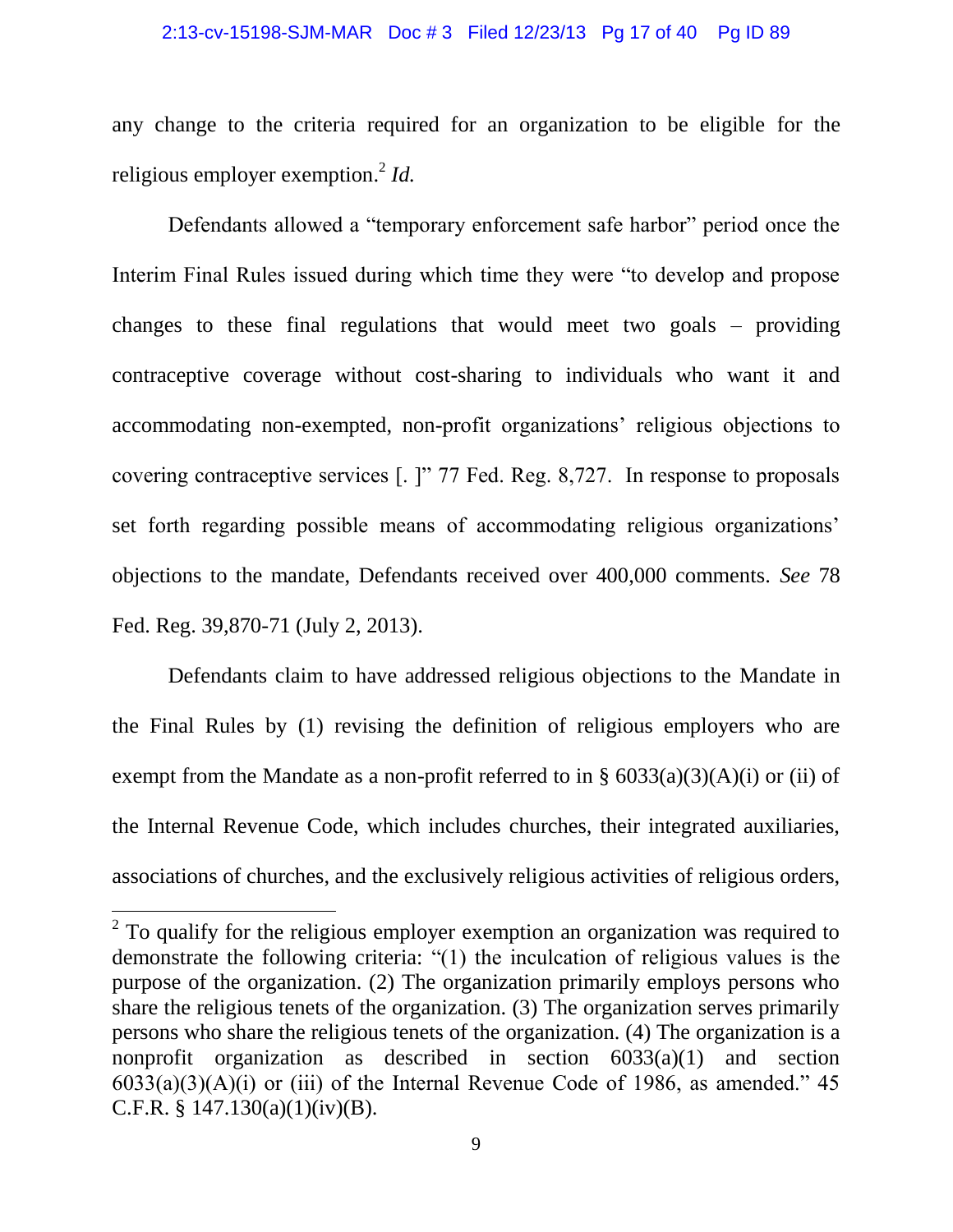and (2) by providing an accommodation for "eligible organizations" that do not meet the definition of "religious employer." 78 Fed. Reg. at 39,874. Plaintiffs do not qualify as a "religious employer" and are not covered by any other exemption. *See* 42 U.S.C. § 18011(a)(2) (exempting plans that qualify for "grandfathered" status by meeting criteria such as abstaining from plan changes since the date of March 23, 2010); 26 U.S.C. §  $5000A(d)(2)(A)(i)$ -(ii) (exempting members of "recognized religious sect or division" that conscientiously object to acceptance of public or private insurance funds).

To be an "eligible organization" for purposes of the government's "accommodation" the organization must satisfy the following criteria:

(1) The organization opposes providing coverage for some or all of any contraceptive services required to be covered under §  $147.130(a)(1)(iv)$  on account of religious objections. (2) The organization is organized and operates as a nonprofit entity. (3) The organization holds itself out as a religious organization. (4) The organization self-certifies, in a form and manner specified by the Secretary, that it satisfies the criteria in paragraphs  $(b)(1)$  through  $(3)$ of this section, and makes such self-certification available for examination upon request by the first day of the first plan year to which the accommodation in paragraph (c) of this section applies. The self-certification must be executed by a person authorized to make the certification on behalf of the organization, and must be maintained in a manner consistent with the record retention requirements under section 107 of the Employee Retirement Income Security Act of 1974.

45 C.F. R. § 147.131 (b). Plaintiffs "oppose[] providing coverage for some or all

of any contraceptive services required to be covered under  $\S 147.130(a)(1)(iv)$  on

account of religious objections," but also oppose having to self-certify as required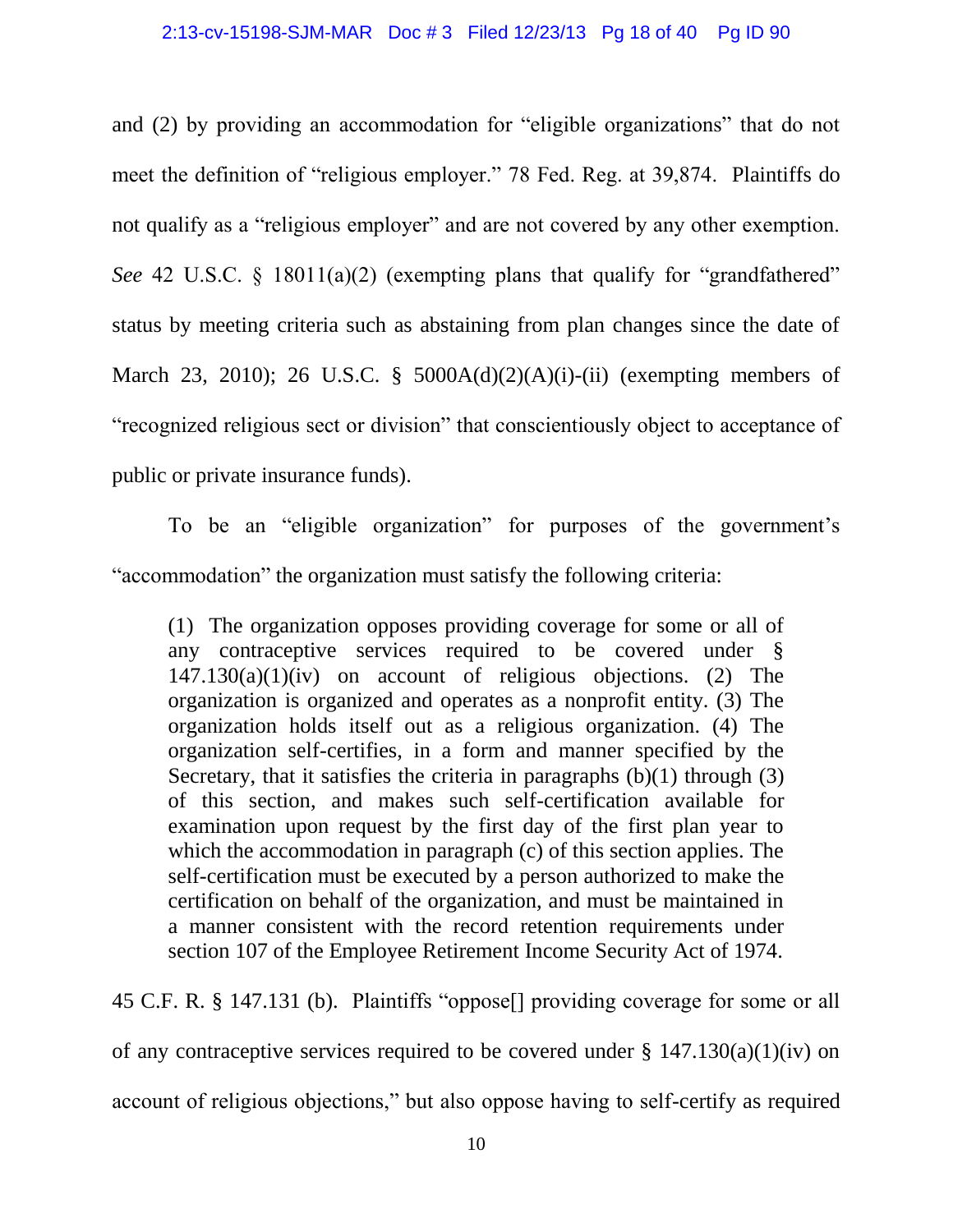#### 2:13-cv-15198-SJM-MAR Doc # 3 Filed 12/23/13 Pg 19 of 40 Pg ID 91

by the "accommodation." If Plaintiffs self-certify as required by the "accommodation," they will be violating a tenant of their faith that forbids facilitating, cooperating with, or providing support for an evil act. (Ex. 2, Donovan Decl. ¶¶ 22-36).

By delivering the self-certification to their insurer administrator, Plaintiffs will trigger the insurer's obligation to make separate payments for contraceptive services for their employees and beneficiaries enrolled in Plaintiffs' health care plan. 78 Fed. Reg. at 39875-76. Plaintiffs will then be required to identify their employees to their insurer for the distinct purpose of enabling and facilitating free access to contraceptive, sterilization, and abortion-inducing drugs, devices, and services. Plaintiffs' insurer, Blue Cross/Blue Shield of Michigan, must then make direct payments for these objectionable drugs, devices, and services during the time Plaintiffs insure an employee, plan participant, or beneficiary through Plaintiffs' health insurance plan. 78 Fed. Reg. at 39,876. Blue Cross/Blue Shield of Michigan will be required to notify plan participants and beneficiaries of the contraceptive payment benefit "contemporaneous with (to the extent possible) but separate from any application materials distributed in connection with enrollment" in a group health plan. 78 Fed. Reg. 39,876. Plaintiffs' insurer will be required to provide the contraceptive benefits "in a manner consistent" with the provision of other covered services under Plaintiffs' plan. 78 Fed. Reg. 39,876-77. Thus, it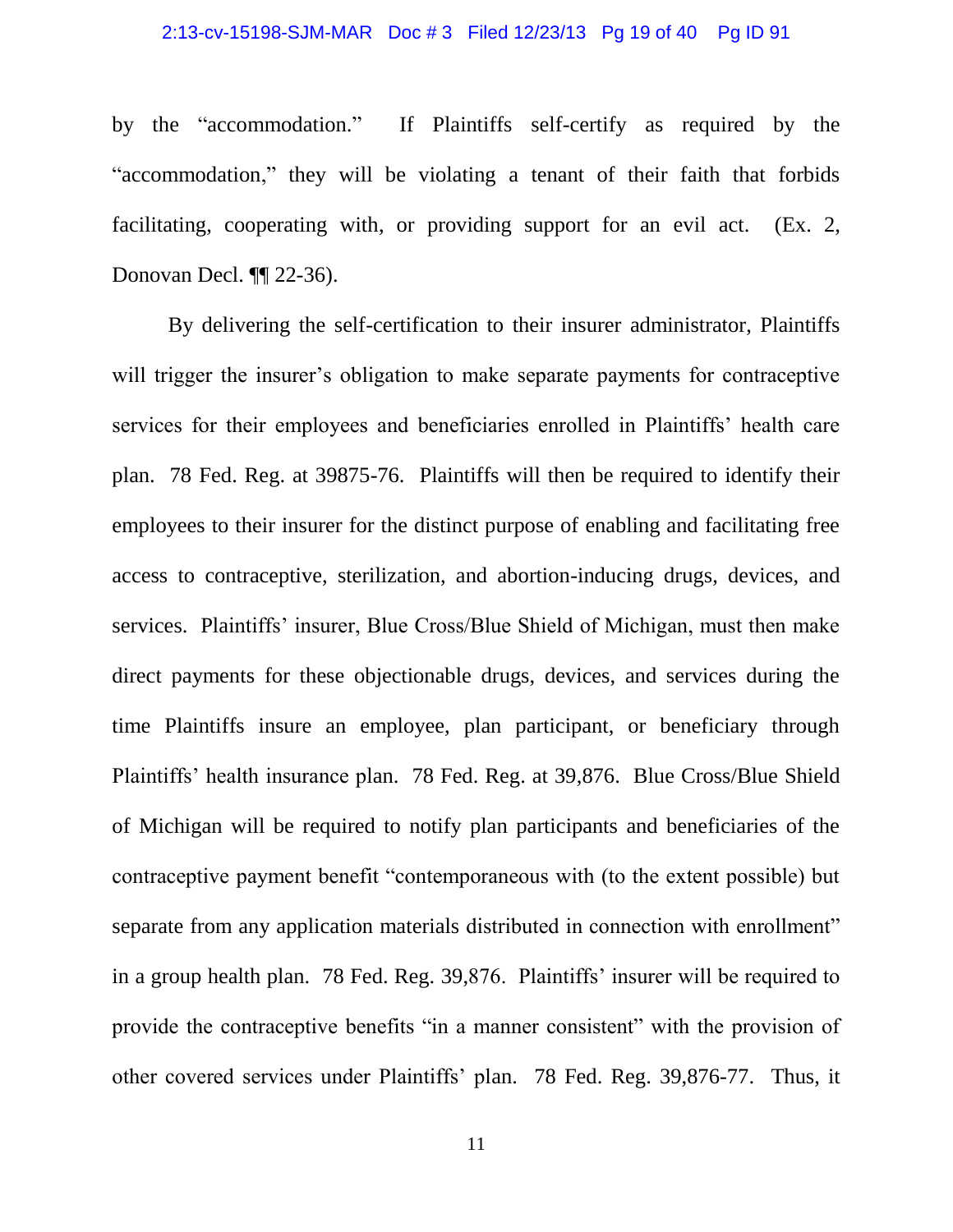appears that coverage or payment disputes would likely be resolved under the terms of Plaintiffs' existing plan documents, thereby, requiring Plaintiffs to continue to play a central role in facilitating free access to contraceptive, sterilization, and abortifacient services in violation of their sincerely held religious beliefs.

### **LEGAL STANDARD**

The factors the Court must consider in determining whether to issue a temporary restraining order ("TRO") are the same as those considered for issuing a preliminary injunction. *Workman v. Bredesen,* 486 F.3d 896, 904-05 (6th Cir. 2007); *Southerland v. Fritz*, 955 F. Supp. 760, 761 (E.D. Mich. 1996). The Court must weigh the following factors: "(1) the plaintiff's likelihood of success on the merits; (2) whether the plaintiff could suffer irreparable harm without the injunction; (3) whether granting the injunction will cause substantial harm to others; and (4) the impact of the injunction on the public interest." *Connection Distributing Co. v. Reno*, 154 F.3d 281, 288 (6th Cir. 1998); *Hamilton's Bogarts, Inc. v. Michigan*, 501 F.3d 644, 649 (6th Cir. 2007).

## **ARGUMENT**

Injunctive relief is necessary and appropriate in this case as each of the four preliminary injunction/TRO factors weigh in Plaintiffs' favor. Without protection from this Honorable Court, Plaintiffs will be forced to violate a fundamental tenet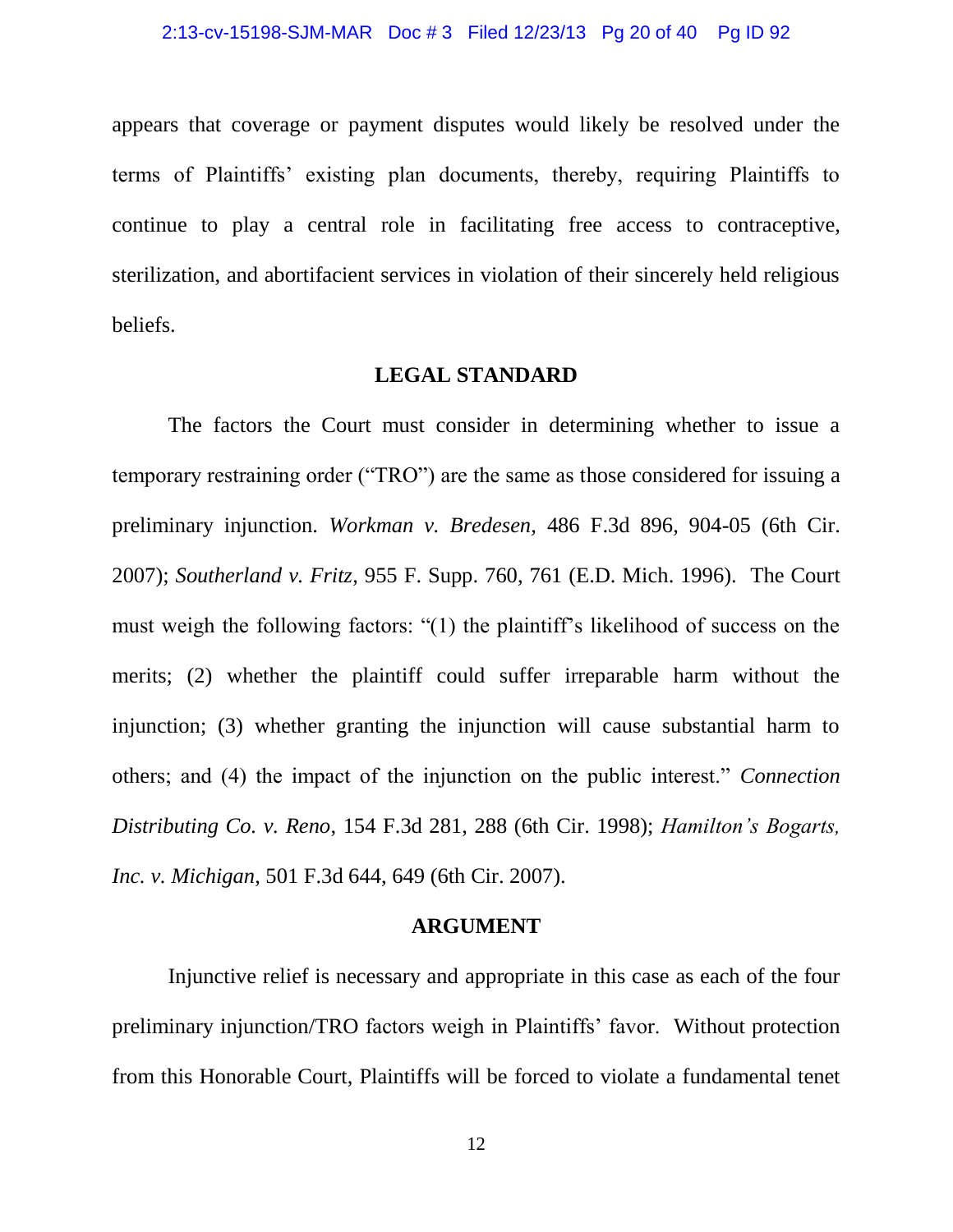of their faith by facilitating contraceptive and abortion-inducing drugs and services through their insurance plan, or to suffer harsh governmental sanction for their refusal to abandon the dictates of their faith. The Constitution and the Religious Freedom Restoration Act ("RFRA") prohibit such an obvious and odious governmental attack on religious liberty.

## **I. Plaintiff is likely to succeed on the merits**

#### **A. The Mandate violates RFRA**

The Religious Freedom Restoration Act of 1993, 107 Stat. 1488, as amended, 42 U.S.C. § 2000bb et seq. (hereinafter "RFRA"), strictly prohibits the federal government from substantially burdening a person's exercise of religion, except under the narrow conditions set by the Act. The Act commands as follows: "[the] [g]overnment shall not substantially burden a person's exercise of religion even if the burden results from a rule of general applicability, except as provided in subsection (b)." 42 U.S.C. § 2000bb-1(a). Subsection (b) provides that '[g]overnment may substantially burden a person's exercise of religion *only* if it demonstrates that application of the burden to the person is (1) in furtherance of a compelling governmental interest; and (2) is the least restrictive means of furthering that interest." *Id.* at § 2000bb-1(b) (emphasis added). In its formulation of RFRA, Congress expressly adopted the compelling interest test described in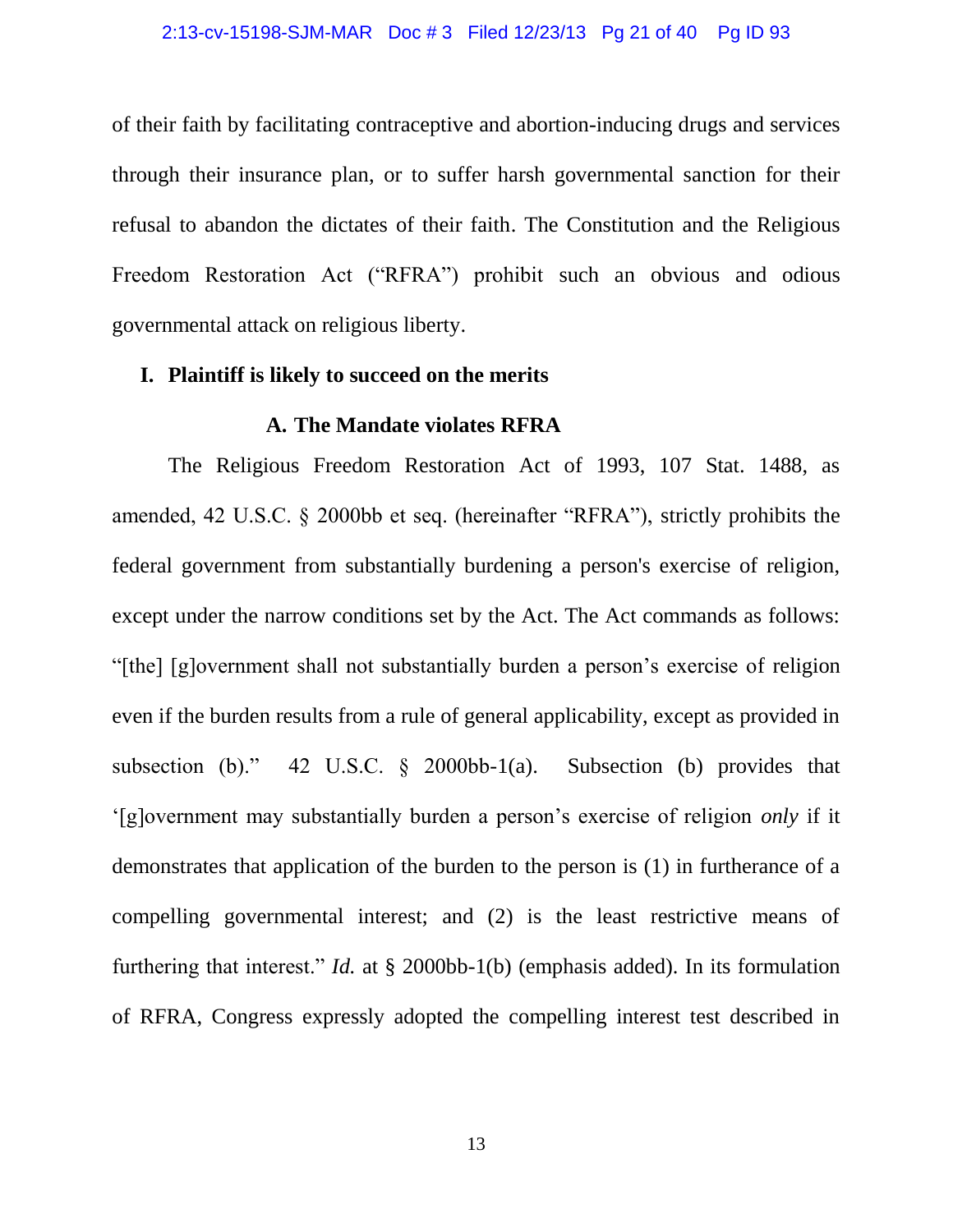*Sherbert v. Verner,* 374 U.S. 398 (1963) and *Wisconsin v. Yoder,* 406 U.S. 205 (1972).

RFRA defines "religious exercise" broadly to include "any exercise of religion, whether or not compelled by, or central to, a system of religious belief." 42 U.S.C. §§ 2000bb-2(4); 2000cc-5. Thus, RFRA's protections apply not only to acts of worship but also to actions taken in accordance with one's faith. Plaintiff nonprofit corporations were formed, are managed, and exist in accordance with and/or for furtherance of the Catholic faith. Their selection and operation of a health insurance plan that comports with their religious beliefs is a religious exercise for purposes of RFRA protection.

## **1. The Mandate substantially burdens Plaintiffs' free exercise of religion**

The Mandate places a substantial burden on Plaintiffs' sincerely held religious beliefs. The Supreme Court made clear in *Yoder*, that religious exercise is substantially burdened when government action compels individuals "to perform acts undeniably at odds with fundamental tenets of their religious beliefs." *Yoder*, 406 U.S. at 218. "Plaintiffs cannot facilitate access to, provide, fund, participate in, or support in any way health care insurance which covers artificial contraception, abortion, sterilization, or abortifacients, or related education and counseling without violating [their] deeply held religious beliefs." (Ex. 1,

14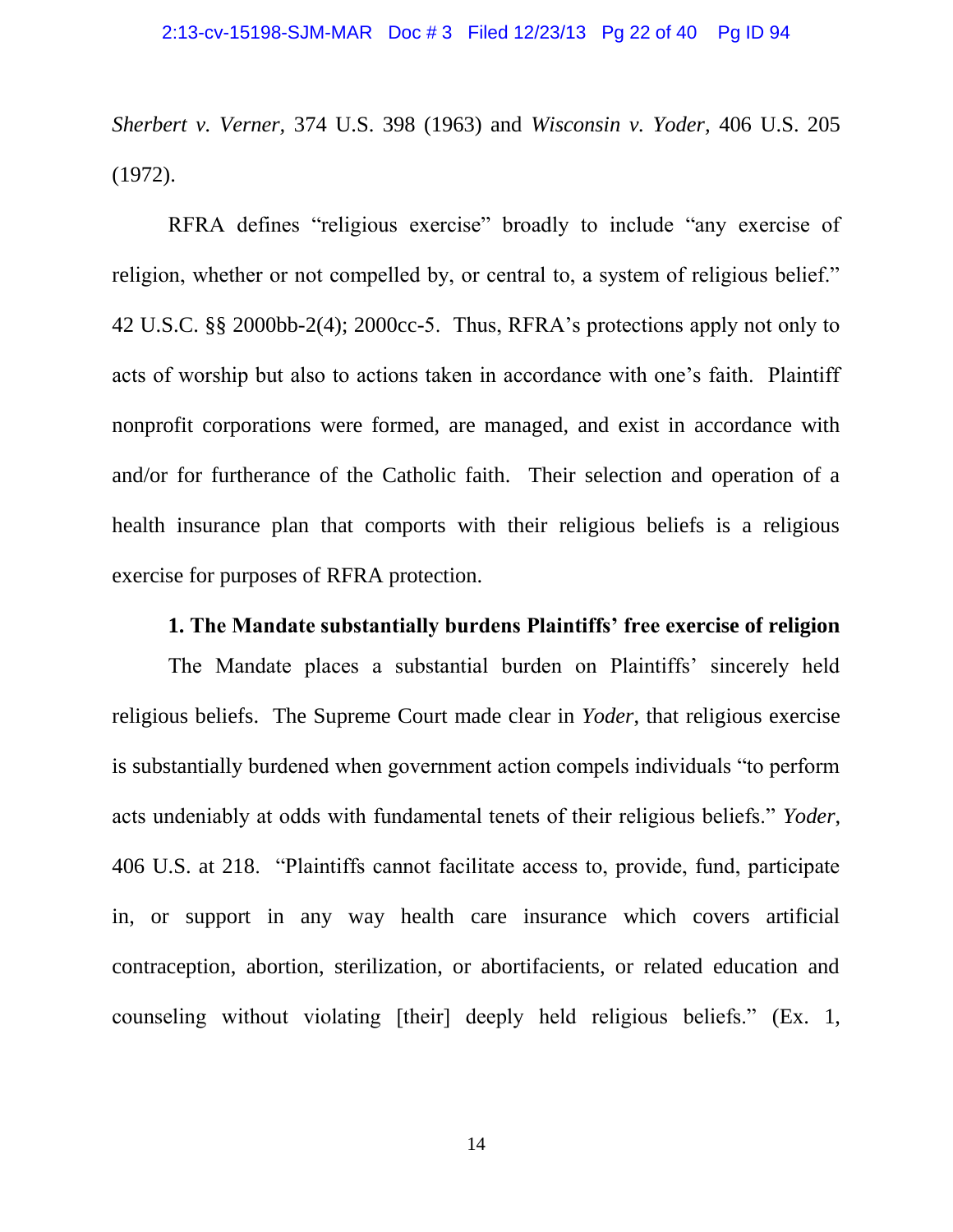Monaghan Decl. ¶ 30; Ex. 2, Donovan Decl. ¶¶ 35-36). But this is exactly what the Mandate requires.

Plaintiffs can either (1) provide insurance coverage for the objectionable services in violation of their beliefs; (2) self-certify and directly cause their insurance issuer to provide coverage for the objectionable services in violation of their religious beliefs; (3) cease offering insurance all together, which would harm their business and employees, still subject some of them to fines, and would interfere with their religious exercise of Christian stewardship; or (4) offer coverage that does not comply with the mandate and suffer harsh financial penalties. The Mandate burdens Plaintiffs' religious exercise by pressuring them, under threat of government sanction, to modify their behavior and to violate their religious beliefs. This government-imposed coercive pressure substantially infringes Plaintiffs' free exercise. *Thomas v. Review Bd. Of Ind. Emp't Sec. Div.,* 450 U.S. 707, 718 (1981).

In resolving the substantial burden inquiry, courts are not permitted to determine the centrality of a particular religious practice to an adherent's faith or to inquire whether a plaintiff correctly interprets the commands of their faith. 42 U.S.C. §§ 2000bb-2(4), 2000cc-5(7)(A); *Thomas*, 450 U.S. at 716 ("[I]t is not within the judicial function and judicial competence to inquire whether the petitioner or his fellow worker more correctly perceived the commands of their

15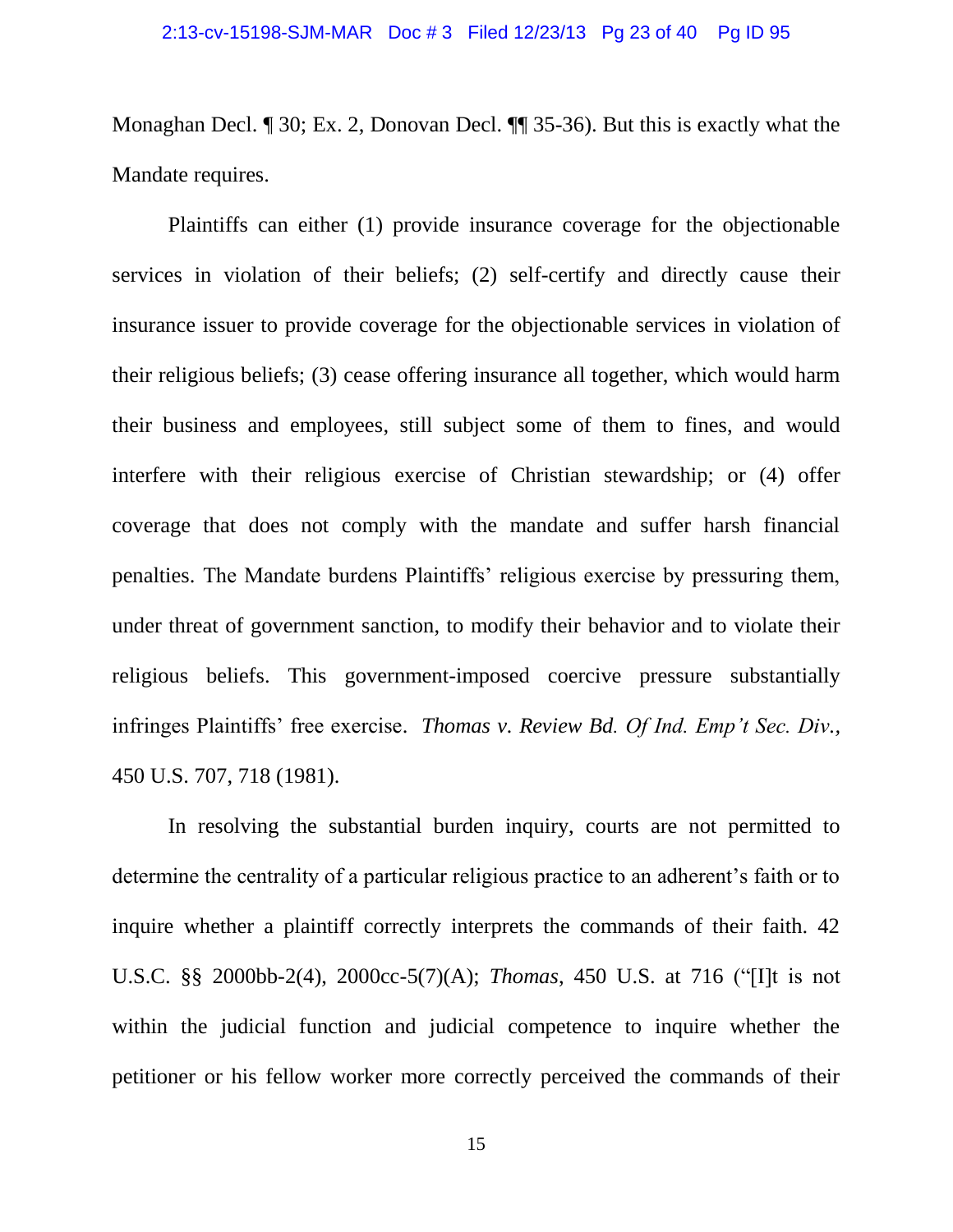common faith. Courts are not arbiters of scriptural interpretation."); *Hernandez v. Comm'r of Internal Revenue Serv.,* 490 U.S. 680, 699 (1989) ("It is not within the judicial ken to question the centrality of particular beliefs or practices to a faith, or the validity of particular litigants' interpretation of those creeds."). Thus, the Court must only "determine whether the claimant's belief is sincere, and if so, whether the government has applied substantial pressure on the claimant to violate that belief." *Hobby Lobby Stores, Inc. v. Sebelius*, 723 F.3d 1114, 1137 (10th Cir. 2013) (en banc), cert. granted, \_\_\_S. Ct.\_\_\_ , (Nov. 26, 2013); *see Korte v. Sebelius*, 2013 U.S. App. LEXIS 22748 at \*75-76 (7th Cir. 2013). A court must accept a plaintiff's description of his or her beliefs and practices, regardless of whether the court, or the government, finds them "acceptable, logical, consistent, or comprehensible." *Thomas*, 450 U.S. at 714-15. "It is enough that the claimant has an 'honest conviction' that what the government is requiring, prohibiting, or pressuring him to do conflicts with his religion." *Korte*, 2013 U.S. App. LEXIS 22748 at \*75.

In *Roman Catholic Archdiocese of N.Y. v. Sebelius*, the United States District Court for the Eastern District of New York recently addressed the burden the Mandate poses to religiously objecting nonprofit employers. (Ex. 9). The court recognized three broad ways that government action may substantially burden religious exercise: "[the] [g]overnment action may: (1) compel the plaintiff to do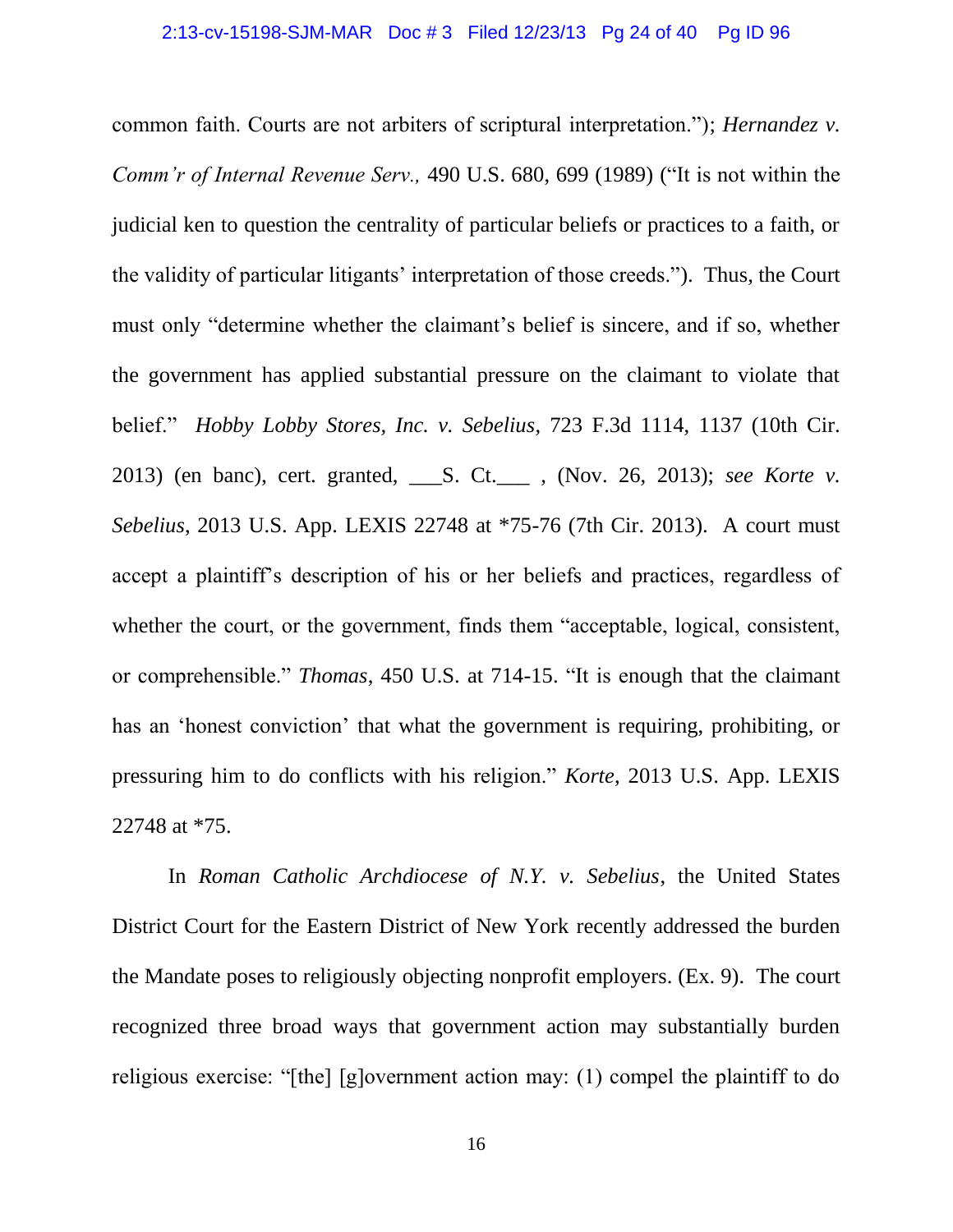something that is inconsistent with his religious beliefs; (2) forbid the plaintiff from doing something that his religion motivates him to do; or (3) not directly compel the plaintiff to do something forbidden by his religious beliefs or to refrain from doing something motivated by those beliefs, but instead put substantial pressure on the plaintiff to do so." *Roman Catholic Archdiocese of N.Y.,* slip op. at 19-20 (citing *Hobby Lobby*, 723 F.3d at 1138). The court determined that the Mandate fits into the first category because it "directly compels plaintiffs, through threat of onerous penalties, to undertake actions that their religion forbids." *Id.* (citing *Hobby Lobby*, 723 F.3d at 1151-52 (Hartz, C.J., concurring); *Korte*, 735 F.3d at 707 (Rovner, C.J., dissenting)). "[It] is difficult to comprehend any situation where a court could rule that a plaintiff facing government compulsion to engage in affirmative acts forbidden by his religion has not suffered a substantial burden, without implicitly ruling that the belief he has been forced to violate is just not that important." *Id.* at 21. Accordingly, the court found that the Mandate substantially burdened the plaintiffs' free exercise of religion. *Id.* at 29 ("[T]here can be no doubt that the coercive pressure here is substantial.").

This Court should find the analysis performed by the district court in *Roman Catholic Archdioceses of N.Y. v. Sebelius* persuasive and should adopt the same standard: "[w]here government action coerces a religious adherent to undertake affirmative acts contrary to his religious beliefs, the "substantial burden" inquiry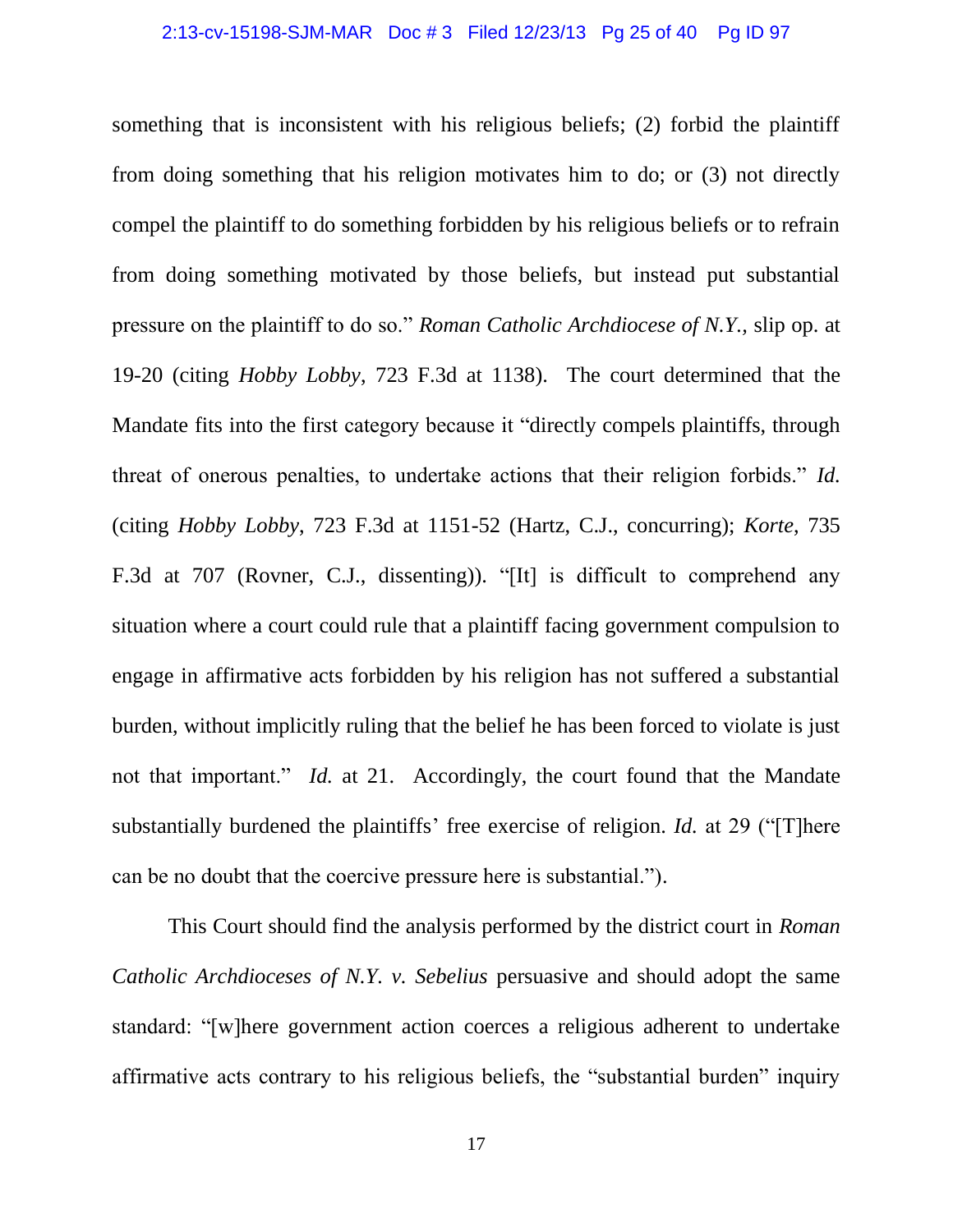under RFRA should focus primarily on the 'intensity of the coercion applied by the government to act." *Roman Catholic Archdioceses of N.Y.,* slip op. at 22 (quoting *Korte,* 735 F.3d at 683; *Hobby Lobby*, 723 F.3d at 1137). Here, the intensity of the government coercion is substantial. If Plaintiffs do not comply with the Mandate, they will be subject to significant fines of \$100 per day per beneficiary. *See* 26 U.S.C. § 4980D(b)(1). If they cease providing insurance altogether, the Plaintiff organizations with more than 50 employees will still be subject to substantial financial penalties, and each Plaintiff, regardless of the number of employees, will be violating their duties of Christian stewardship to provide for their employees. If Plaintiffs do comply with the Mandate, either by directly providing the contraceptive and abortifacient products and services, or by facilitating the same result through self-certifying to their insurance issuer, they will be violating the commands of their faith. (Ex. 2., Donovan Decl. ¶¶ 35-36).

The burden the Mandate creates is not alleviated by the accommodation. Plaintiffs are still required to actively participate in the government's plan to increase use of products and services Plaintiffs believe are gravely sinful. *Reaching Souls v. Sebelius,* Order Granting Prelim. Inj. (Ex. 10) (W.D. Okla. Dec. 20, 2013) (rejecting the government's "it's just a form" argument); *but see Priests For Life v. United States Dept. Health and Human Servs.*, Mem. Opinion, No.13- 1261 (D.D.C. Dec. 19, 2013). Plaintiffs must sign the self-certification form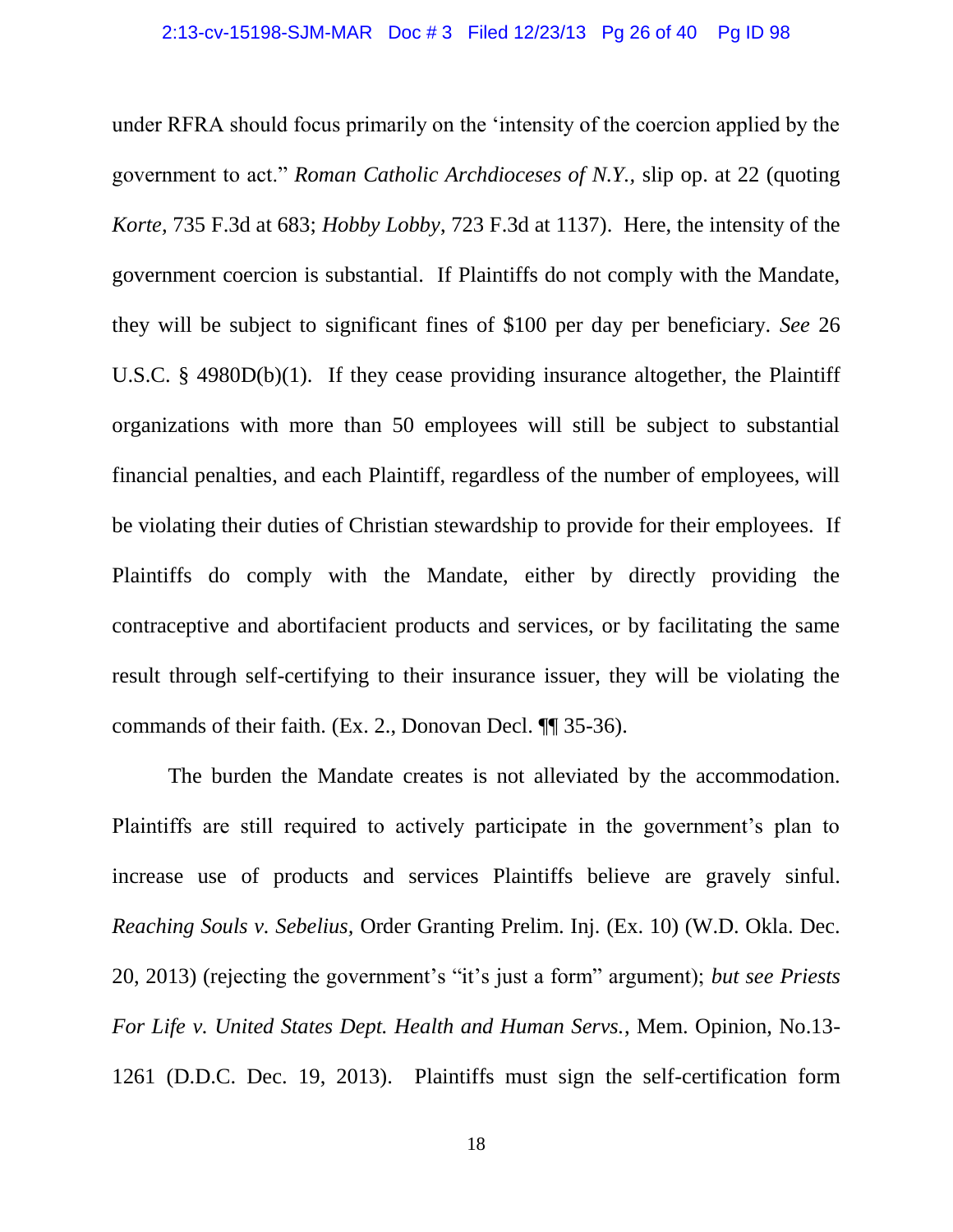stating their objection, compile a list of their employees, and provide both to their health insurance issuer or third party administrator. Once Plaintiffs complete these actions, their insurance issuer will be required to use the information Plaintiffs have supplied to facilitate and initiate the provision of contraceptive and abortioninducing products, services, and related counseling. Plaintiffs' insurance issuer must provide or arrange "payments for contraceptive services" for Plaintiffs' employees as long as the employees remain on Plaintiffs' health plan. *See* 78 Fed. Reg. at 39,892; 45 C.F.R. § 147.131(c)(2)(i)(B) (for employers offering insured plans, the issuer must "[p]rovide separate payments for any contraceptive services . . for plan participants and beneficiaries for so long as they remain enrolled in the plan"). Consequently, Plaintiffs' decision to offer a group health plan results in the provision of "free" abortion-inducing products, contraception, sterilization, and related counseling, to their employees in a manner contrary to Plaintiffs' religious beliefs. Further, by requiring Plaintiffs to complete a "self-certification" to avoid directly paying for these services, the government requires Plaintiffs to violate another command of their faith – the command to avoid cooperation in evil. (Ex. 2, Donovan Decl. ¶¶ 34-35).

In *Zubik v. Sebelius*, the United States District Court for the Western District of Pennsylvania issued an injunction preventing the Mandate's enforcement against religiously objecting nonprofit, nonexempt plaintiffs who, like Plaintiffs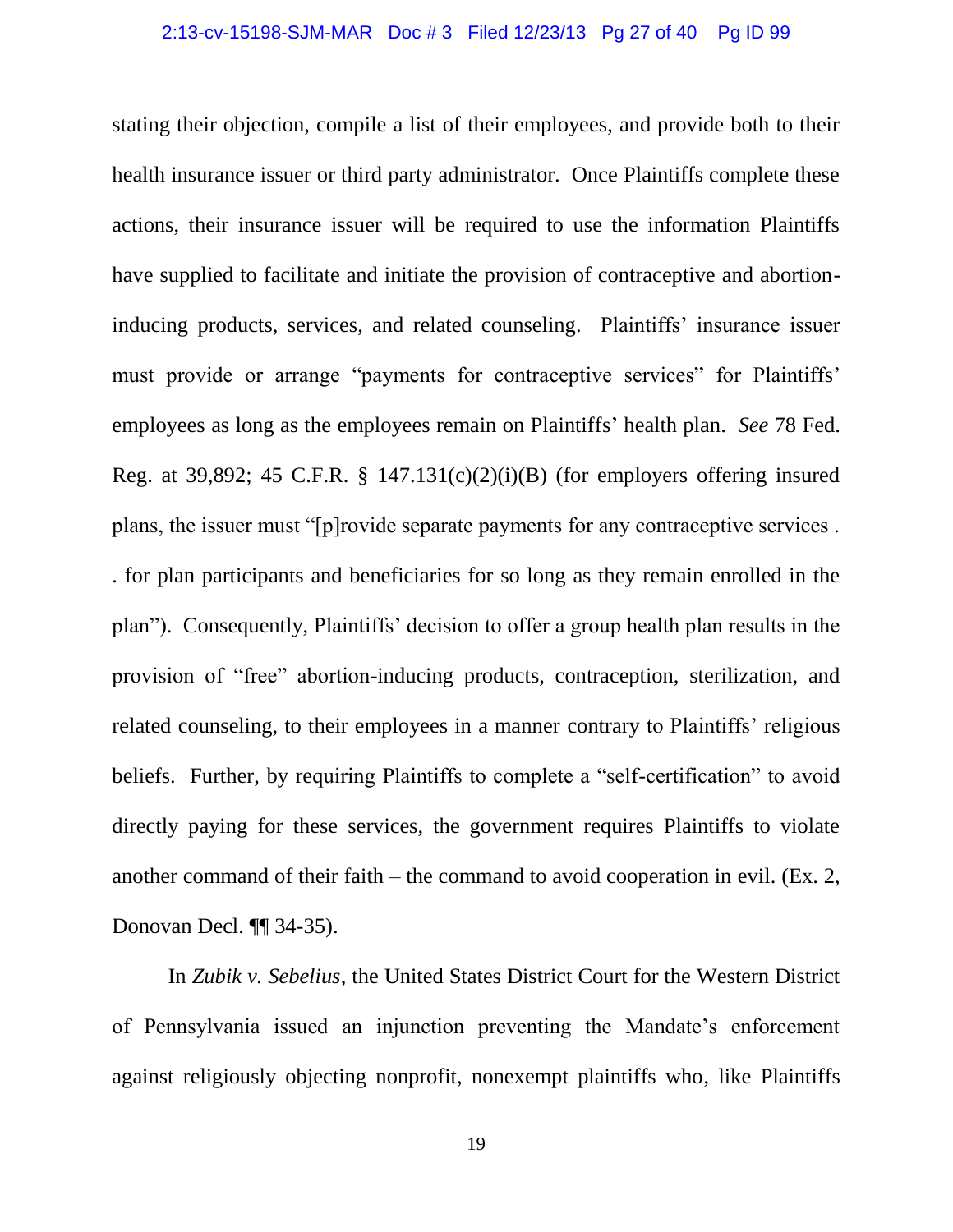#### 2:13-cv-15198-SJM-MAR Doc # 3 Filed 12/23/13 Pg 28 of 40 Pg ID 100

here were observant Catholics who argued that the accommodation did not alleviate the burden the Mandate caused to their religious exercise. *Zubik v. Sebelius,* No. 13-cv-1459, 2013 U.S. Dist. LEXIS 165922 (W.D. Penn, Nov. 21, 2013). The plaintiffs in *Zubik* described their objection to the accommodation by analogy, likening the result "to a neighbor who asks to borrow a knife to cut something on the barbecue grill, and the request is easily granted. The next day, the same neighbor requests a knife to kill someone, and the request is refused. It is the reason the neighbor requests the knife which makes it impossible for the lender to provide it on the second day." *Id.* at \*81. The *Zubik* court correctly found that the plaintiffs had "a sincerely-held belief that 'shifting responsibility' does not absolve or exonerate them from the moral turpitude created by the 'accommodation'; to the contrary, it still substantially burdens their sincerely-held religious beliefs." *Id.* at \*82. Judge Cleland found this analogy instructive and noted,

[p]reviously when an employer like [Plaintiff] completed paperwork indicating that it would not be providing contraceptive services to its employees, the reason the documentation was used was irrelevant to [Plaintiff]. 'Now, under the 'accommodation,' the reason the documentation is required is so that contraceptive products, services, and counseling can be provided in direct contravention of [Plaintiffs'] sincerely-held religious beliefs. The Government is asking [Plaintiffs] for documentation for what [Plaintiffs] sincerely believe is an immoral purpose, and thus, they cannot provide it.

*Legatus*, Order Granting Prelim. Inj. at 16-17 (Ex. 8) (quoting *Zubik*, 2013 WL 6118696, at \*25). This Court should agree that the Mandate and the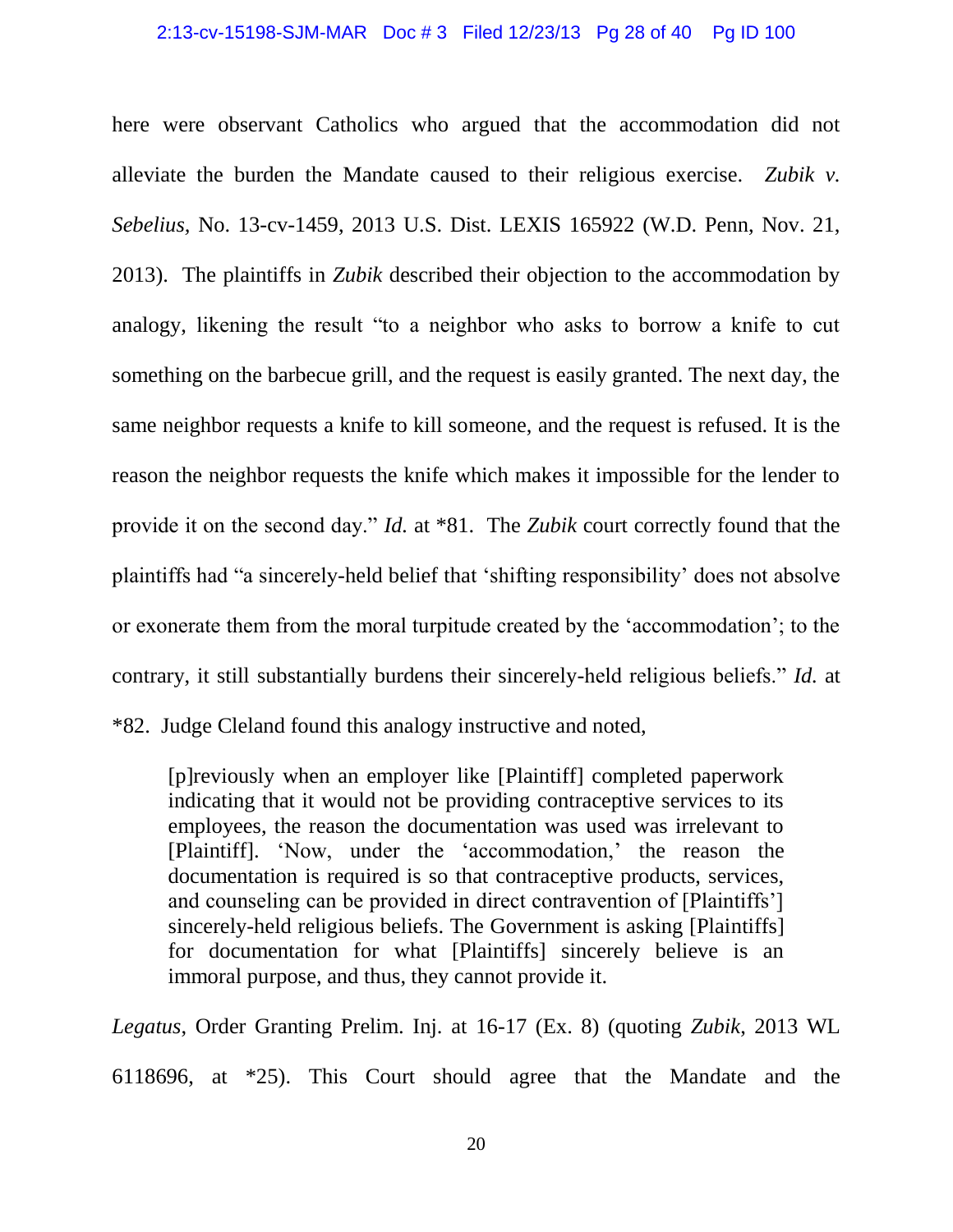"accommodation" substantially burdens Plaintiffs' exercise of their religion and coerces Plaintiffs through threats of crippling fines into acting directly contrary to their sincerely held religious beliefs.

# **2. The Mandate does not further a compelling government interest**

The Mandate and the "accommodation" place a substantial burden on Plaintiffs' free exercise of religion under the RFRA, and, consequently, the government must demonstrate that their regulations further a compelling governmental interest and are the least restrictive means of furthering that interest. 42 U.S.C. § 2000bb-1. In evaluating whether the government's regulations pass the compelling interest test, "[t]he theme that emerges is the identification of 'overriding,' 'paramount' governmental interests of the very 'highest order.' Interests of lesser magnitude, and interests that are not paramount, including those that are otherwise served, cannot be considered 'compelling.' *Legatus,* Order Granting Prelim. Inj. at 17 (Ex. 8).

The regulations at issue here allegedly "advance[] the compelling government interest in safeguarding public health and ensuring that women have equal access to health care." 78 Fed. Reg. 39872. The government submits that providing women with contraception, abortifacients, and related services without requiring them to pay for it themselves (because their employer or its insurer will be forced to cover the cost via the employer insurance plan) will advance this

21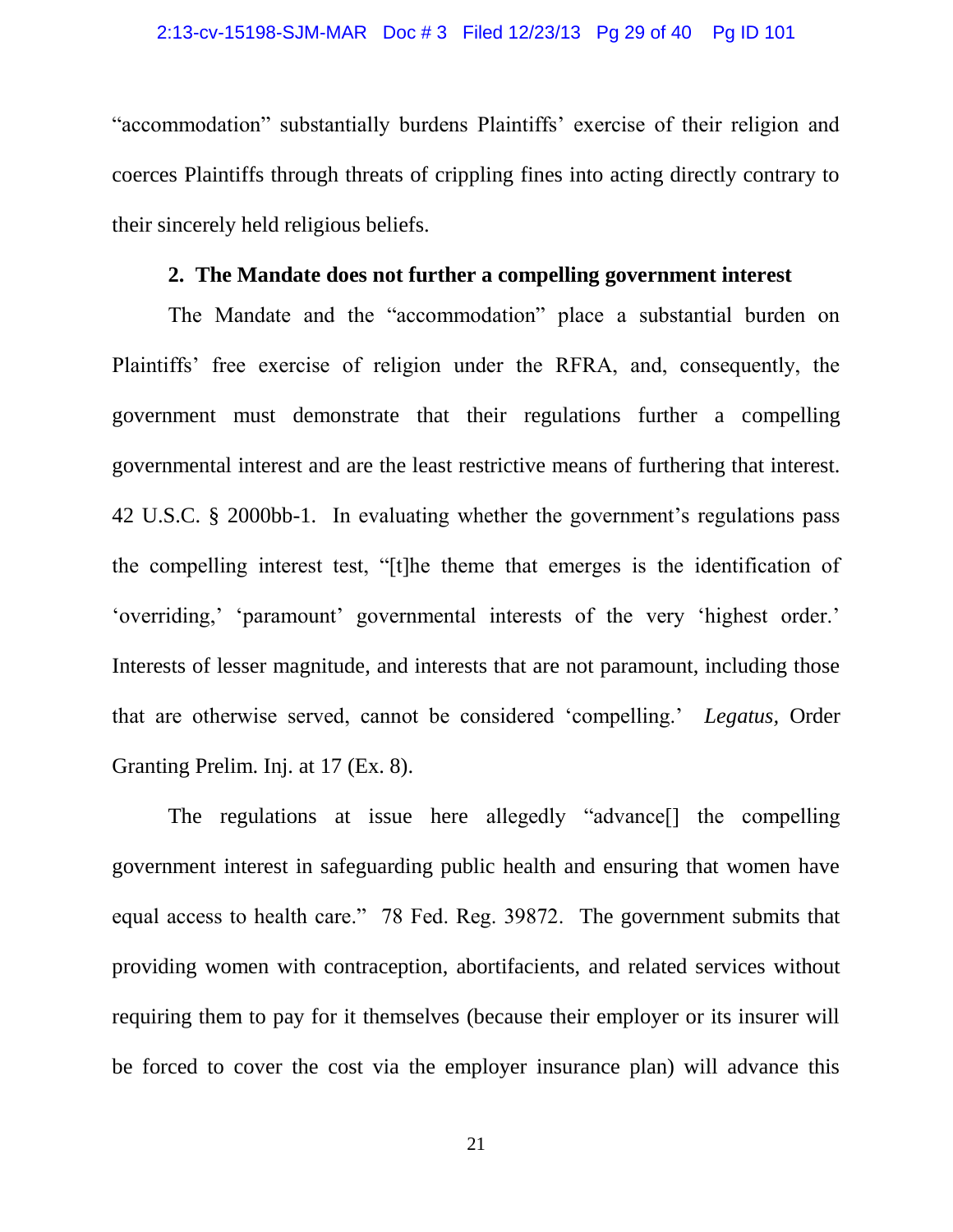interest. *Id.* But RFRA demands that Defendants do more than allege some general public interest that the regulations supposedly further. The "RFRA requires the Government to demonstrate that the compelling interest test is satisfied through application of the challenged law 'to the person' – the particular claimant whose sincere exercise of religion is being substantially burdened." *Gonzales v. O Centro Espirita Beneficente Uniao do Vegetal,* 546 U.S. 418, 430-31 (2006) (quoting 42 U.S.C. § 2000bb-1(b)). Accordingly, "under RFRA's version of strict scrutiny, the Government must establish a compelling and specific justification for burdening *these* claimants." *Korte,* 2013 U.S. App. LEXIS 22748 at \*83 (emphasis in original).

Strict scrutiny is "the most demanding test known to constitutional law." *City of Boerne v. Flores*, 521 U.S. 507, 534 (1997). Defendants must "specifically identify an 'actual problem' in need of solving" and show that substantially burdening Plaintiffs' free exercise of religion is "actually necessary to the solution." *Brown v. Entm't Merchs. Ass'n*, 131 S. Ct. 2729, 2738 (June 27, 2011) (internal citations omitted). Defendants bear the burden of proof and "ambiguous proof will not suffice." *Id.* at 2739. When evaluating the broadly asserted government interests allegedly furthered by the Mandate, the Seventh Circuit in *Korte* stated:

Strict scrutiny requires a substantial congruity−a close "fit"−between the governmental interest and the means chosen to further that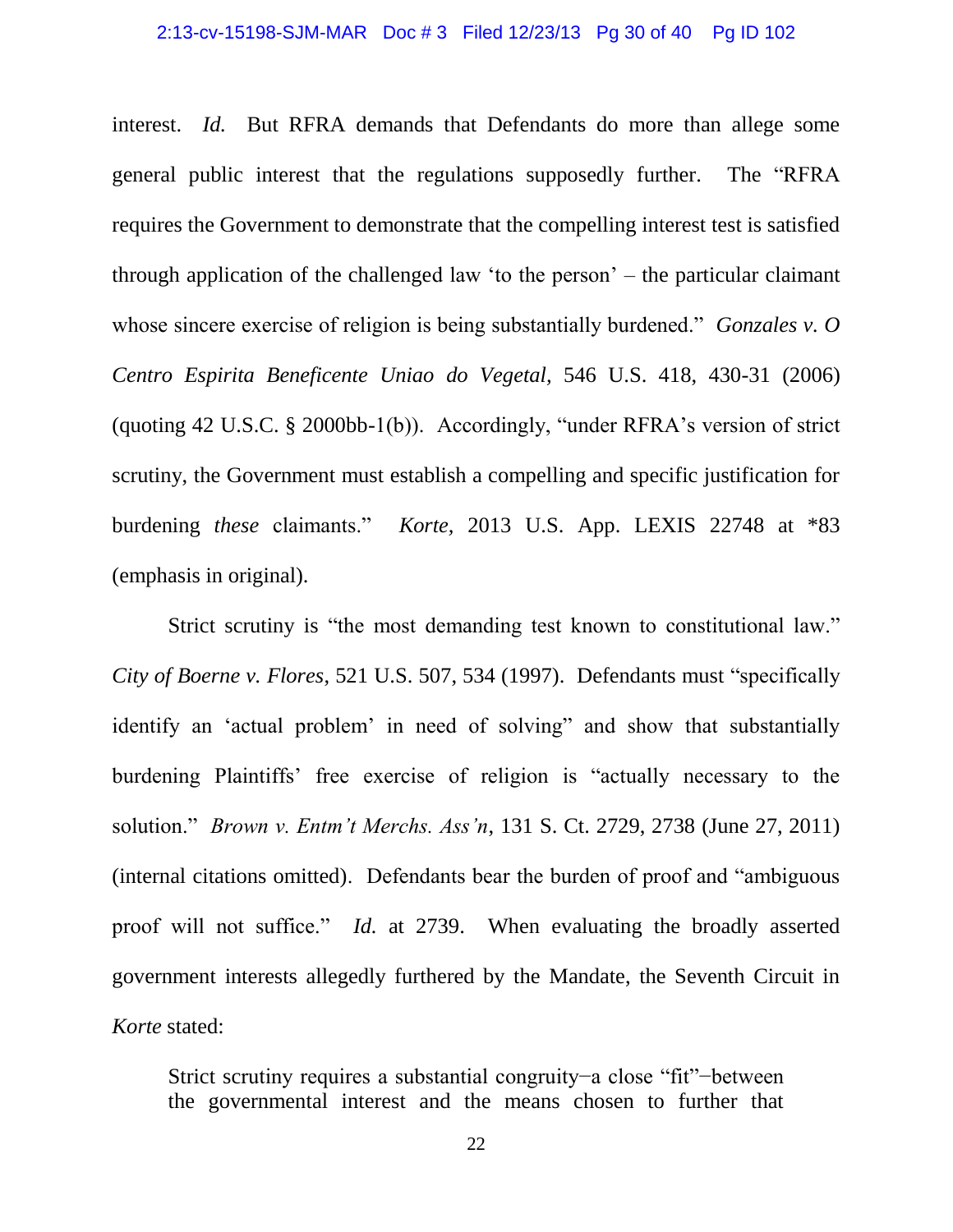interest. Stating the governmental interest at such a high level of generality makes it impossible to show that the mandate is the least restrictive means of furthering them. There are many ways to promote public health and gender equality, almost all of them less burdensome on religious liberty.

*Korte,* 2013 U.S. App. LEXIS 22748 at \* 84. Defendants cannot show that forcing Plaintiffs to provide or facilitate health insurance that makes contraceptives and abortifacients available to their employees "without cost sharing," would further the government's stated interest of "safeguarding public health" or "ensuring that women have equal access to health care." Moreover, Plaintiffs dispute that contraception, abortion, and related services constitute health care or that increased provision of these products and procedures will safeguard public health. (Ex. 6, United States Conference of Catholic Bishops Comment; Ex. 7, IOM Report Dissenting Op.); *See Gilardi v. United States Dep't. of Health and Human Services,* 733 F.3d 1208, 1221 (D.C. Cir. 2013) (noting as to the government's claim that the Mandate "averts 'negative health consequences for both the woman and the developing fetus' that "the science is debatable and may actually undermine the government's cause" and that "giving the government the benefit of the doubt, the health concerns underpinning the mandate can be variously described as legitimate, substantial, perhaps even important, but it does not rank as *compelling*, and that makes all the difference.").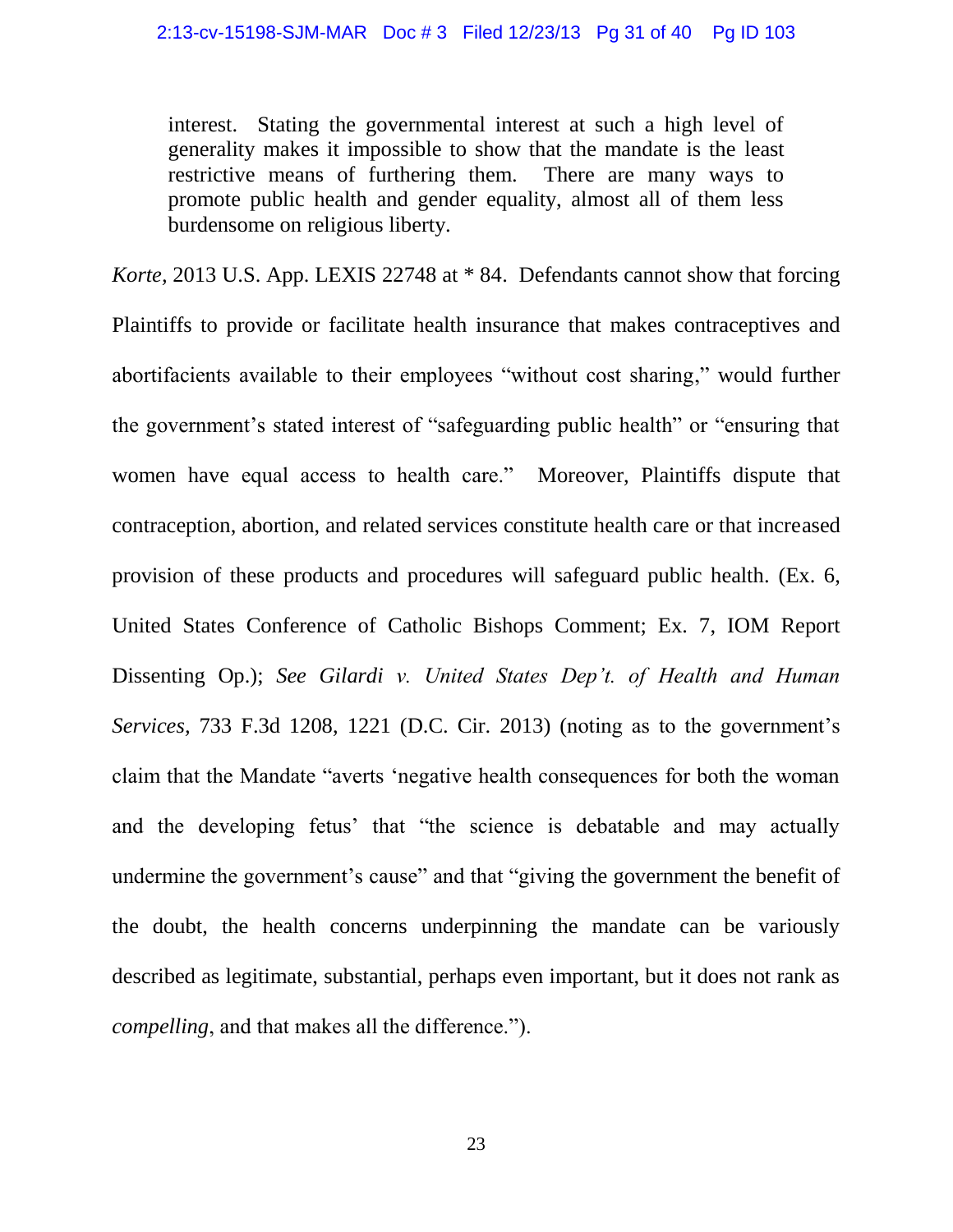In evaluating free-exercise claims, "only those interests of the highest order and those not otherwise served can overbalance legitimate claims to the free exercise of religion." *Yoder,* 406 U.S. 215. "[A] law cannot be regarded as protecting an interest of the highest order when it leaves appreciable damage to that supposedly vital interest unprohibited." *Church of Lukumi Babalu Aye, Inc. v. City of Hialeah,* 508 U.S. 520, 547 (1993) (citations omitted); *O Centro*, 524 U.S. at 433. Defendants cannot claim the Mandate promotes an interest of the "highest order" when the government has already exempted tens of millions of people from the Mandate's requirements through "grandfathering" provisions and the "religious employer" exemption. *Legatus*, Order Granting Prelim. Inj. at 22 (Ex. 8) ("With tens of millions of people untouched, the Government has undermined its arguments that the HRSA Mandate promotes any compelling government interest."). Consequently, Defendants cannot show that there is a compelling interest in denying an exemption to Plaintiffs. *See Korte*, 2013 U.S. App. LEXIS 22748 at \*83-84; *Gilardi,* 733 F.3d at 1222-23; *Hobby Lobby*, 723 F.3d at 1143- 44. The Court must "look[] beyond broadly formulated interests justifying the general applicability of government mandates" and must "scrutinize[] the asserted harm of granting specific exemptions to particular religious claimants." *O Centro*, 546 U.S. at 431. Defendants cannot show that any harm would result from granting an exemption to Plaintiffs. *See Legatus*, Order Granting Prelim. Inj. at 21 (Ex. 8).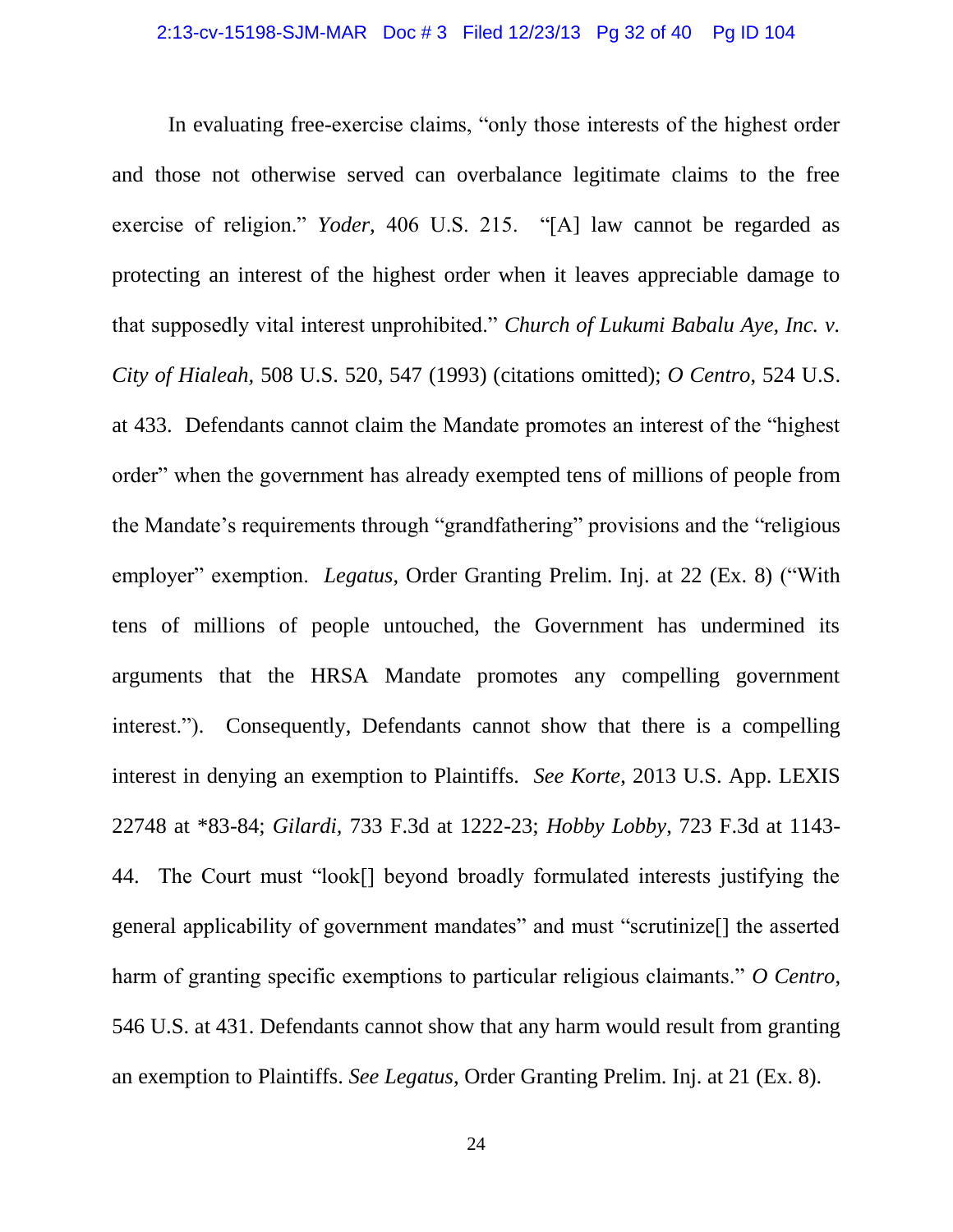#### **3. The Mandate fails to use the least restrictive means**

Defendants designed the Mandate, and the narrow religious exemptions to the Mandate, in a way that make it impossible for Plaintiffs to comply with their religious beliefs without facing government sanction. (Ex. 2, Donovan Decl. at ¶¶ 35-36). The Mandate is not the least restrictive means by which the government can achieve its stated goals. As noted by the court in *The Roman Catholic Archdiocese of N.Y.*, "numerous less restrictive alternatives are readily apparent." No. 1:12-cv-02542, slip op. at 34 (Ex. 9). The court listed examples that would be less restrictive, including that the government could provide the services or insurance coverage directly to plaintiffs' employees, or work with third parties without requiring plaintiffs' active participation, or could provide tax incentives to either consumers or producers of the objectionable products. *Id.* The government could also offer grants to entities that already provide contraceptive services at free or subsidized rates. The government already subsidizes contraception for certain individuals. *See, e.g.,* Family Planning grants in 42 U.S.C. § 300, et seq.; Public Health Services Act, Title X, 42 C.F.R. 59.5.

It is clear that Defendants could further their interests without coercing the Plaintiffs to violate their religious beliefs through the Mandate and the "accommodation." *See Beckwith Elec. Co. v. Sebelius*, No. 8:13-cv-0648, 2013 U.S. Dist. LEXIS 94056 at \*60 (M.D. Fla. June 25, 2013) ("Certainly forcing

25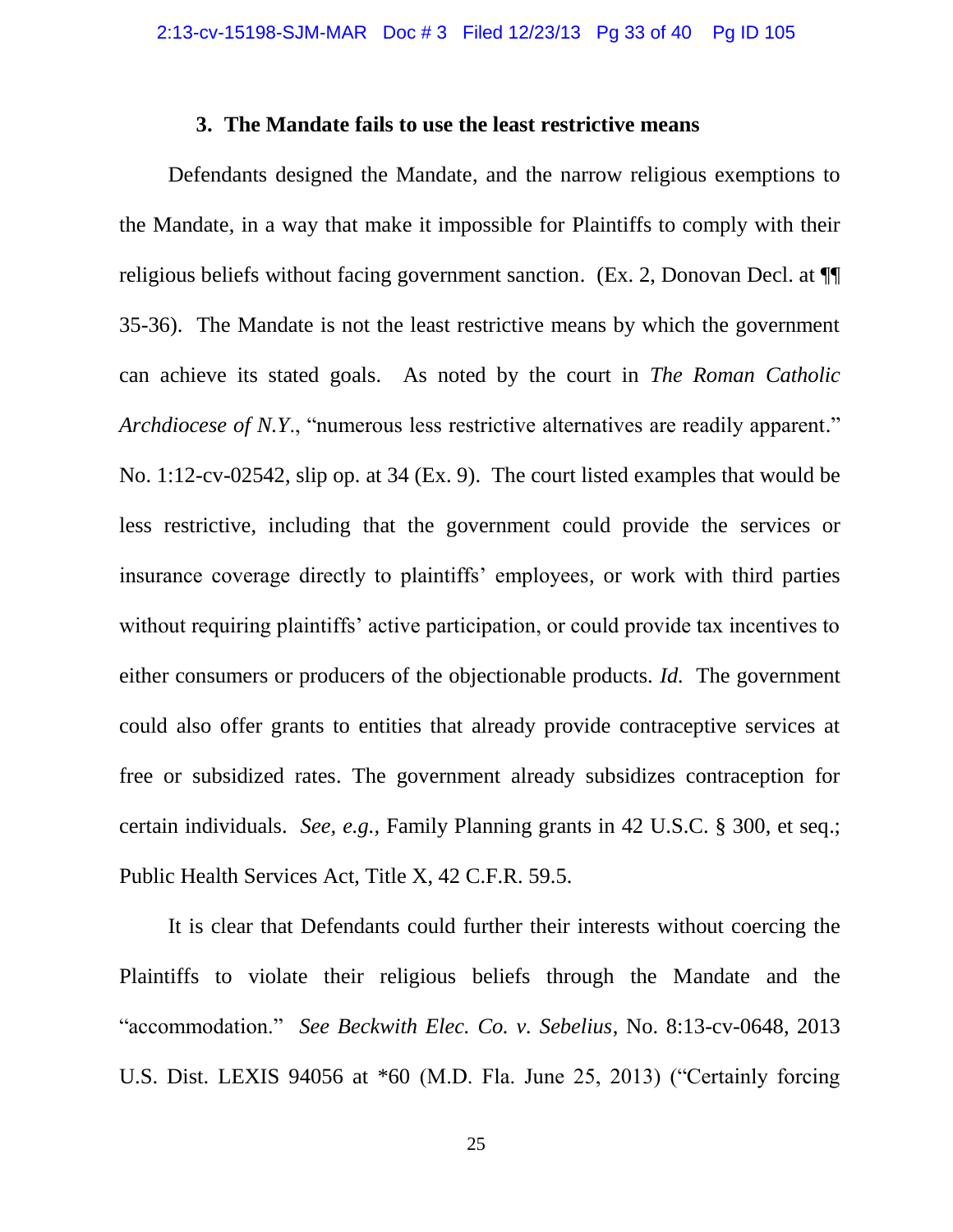#### 2:13-cv-15198-SJM-MAR Doc # 3 Filed 12/23/13 Pg 34 of 40 Pg ID 106

private employers to violate their religious beliefs in order to supply emergency contraceptives to their employees is more restrictive than finding a way to increase the efficacy of an already established [government-run] program that has a reported revenue stream of \$1.3 billion"). The "accommodation" merely provides another way to violate the tenets of Plaintiffs' faith. In light of the alternatives available to achieve the government's stated interest, there is no justification for forcing Plaintiffs to violate their religious beliefs.

Whether the government has employed the least restrictive means to further its interest "depends on a comparison of the cost to the government of altering its activity to allow the religious practice to continue unimpeded versus the cost to the religious interest imposed by the government activity." *S. Ridge Baptist Church v. Indus. Comm'n of Ohio,* 911 F.2d 1203, 1206 (6th Cir. 1990). Here, the cost to Plaintiffs is "incalculable" and "irreparable." *Zubik,* 2013 U.S. Dist. LEXIS 165922 at \*99; *Elrod v. Burns*, 427 U.S. 347, 373 (1976). Conversely, there is no measurable cost to the government considering the myriad of exemptions it has already granted from the Mandate.

In sum, the Plaintiffs are likely to succeed on the merits of their claims because the Mandate simply cannot be tolerated under the plain language of the RFRA. The "accommodation" coerces the Plaintiffs to violate their sincerely held religious beliefs – that life is sacred from the moment of conception and that

26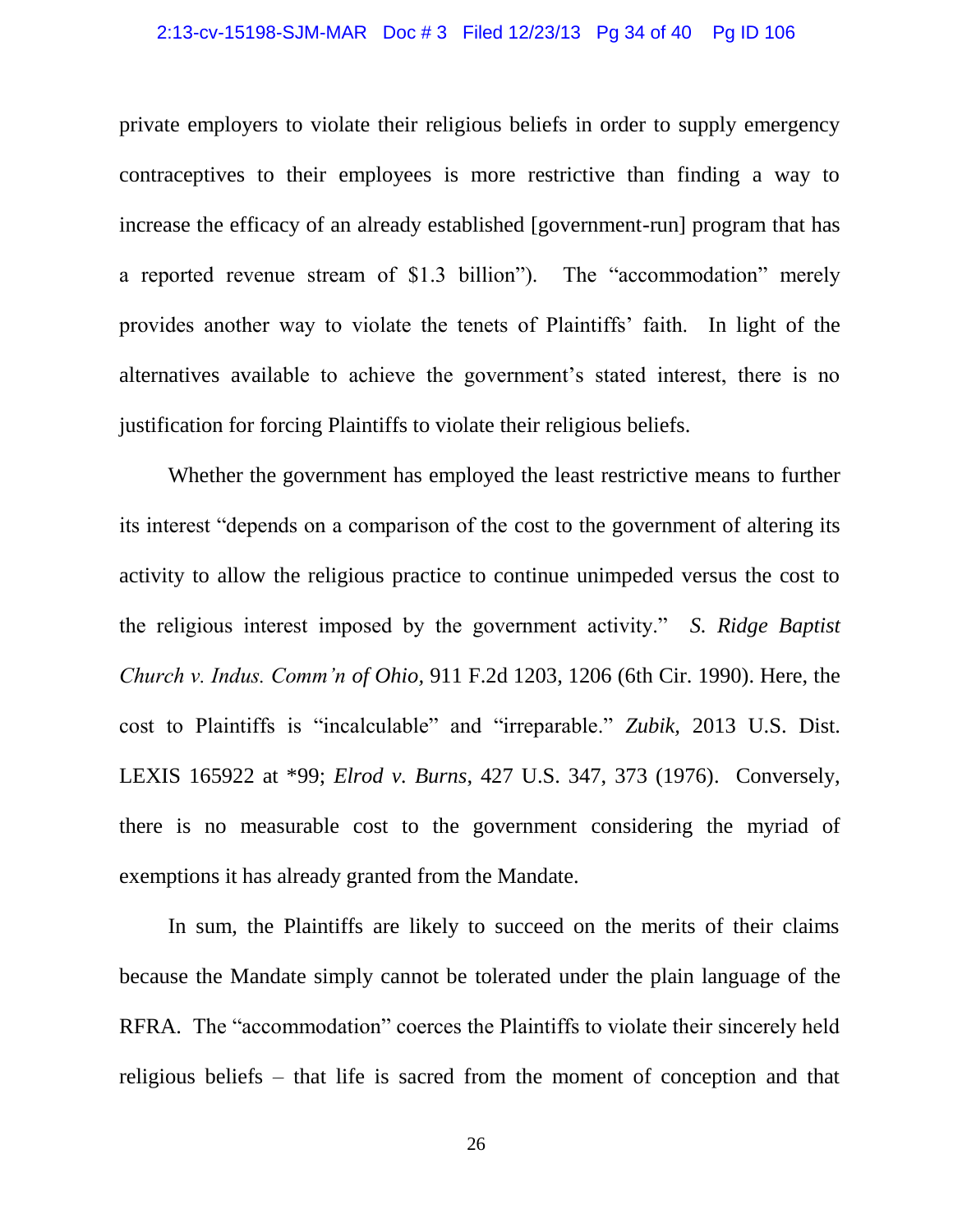cooperation in acts which attack human life is gravely sinful. Defendants cannot demonstrate that the Mandate or the "accommodation" through which it applies to Plaintiffs is the least restrictive means of furthering a compelling government interest.

## **II. Plaintiffs will suffer irreparable harm without injunctive relief**

Plaintiffs will be irreparably harmed unless this Court grants injunctive relief, protecting them from enforcement of the Mandate. If Plaintiffs do not comply with the Mandate beginning January 1, 2014, they will be subject to significant government imposed fines. The Mandate deprives Plaintiffs of fundamental First Amendment rights and coerces them to violate the tenets of their faith to avoid government sanction. It is well established that "[t]he loss of First Amendment freedoms, for even minimal periods of time, unquestionably constitutes irreparable injury." *Elrod,* 427 U.S. at 373: *Newsome v. Norris*, 888 F.2d 371, 378 (6th Cir. 1989) ("The Supreme Court has unequivocally admonished that even minimal infringement upon First Amendment values constitutes irreparable injury sufficient to justify injunctive relief.") (citing *Elrod*)).

## **III. Granting injunctive relief will not cause substantial harm to others**

Defendants will not be harmed if they are restrained from enforcing the Mandate against Plaintiffs. Defendants have exempted millions of other citizens from the Mandate's requirements including businesses whose plans are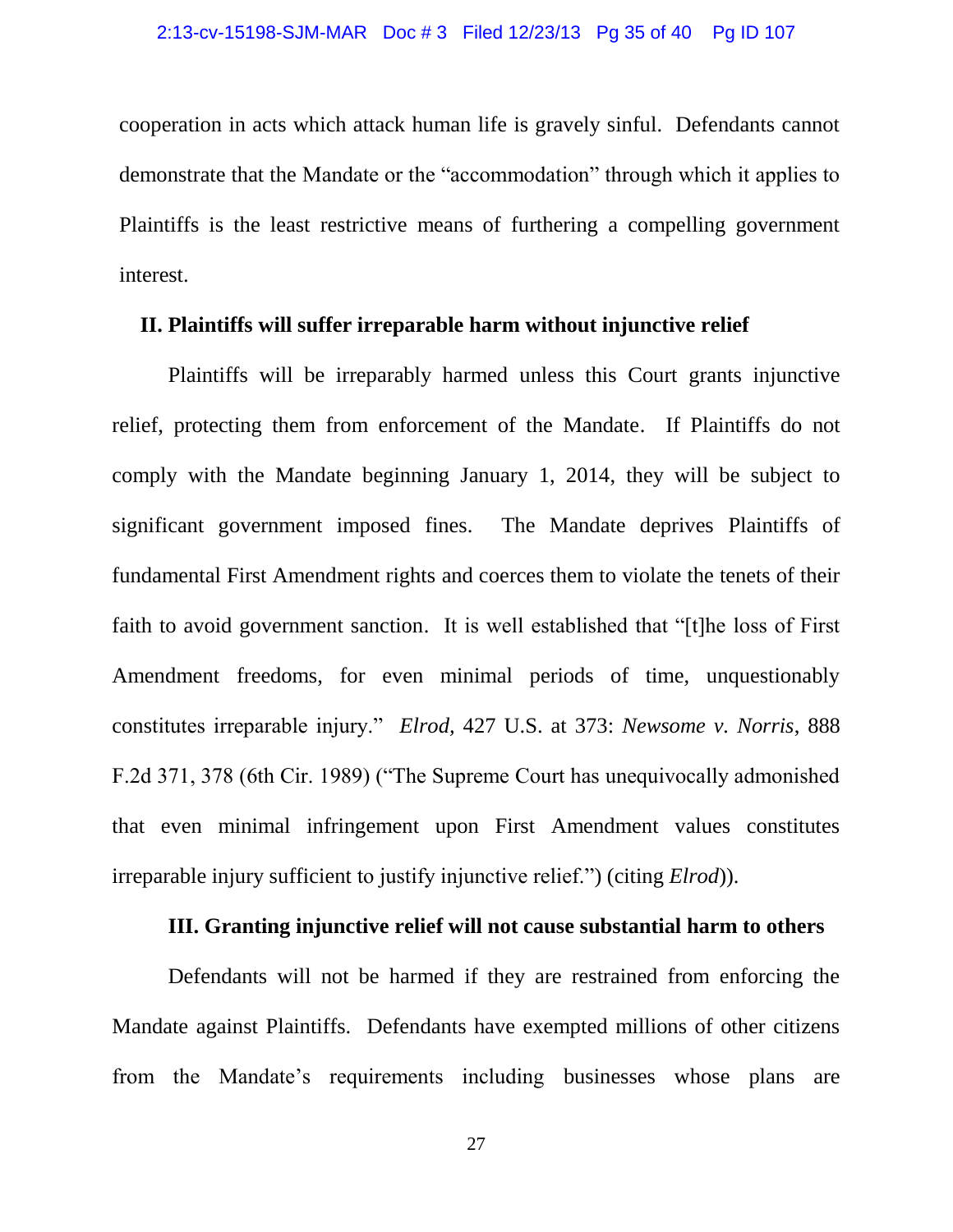"grandfathered," and organizations that qualify for the "religious employer" exemption. The significant number of employers who fall within an exclusion or exemption "creates such an 'underinclusiveness' which demonstrates that the Government will not be harmed in any significant way by the exclusion of these few Plaintiffs." *Zubik*, 2013 U.S. Dist. LEXIS 165922 at \*106-07 (citations omitted).

# **IV. An injunction is in the public interest**

Because the Mandate deprives Plaintiffs of their constitutionally and statutorily protected rights, granting an injunction to prevent this harm serves the public interest. "[I]t is always in the public interest to prevent the violation of a party's constitutional rights." *G & V Lounge, Inc. v. Michigan Liquor Control Comm'n*, 23 F.3d 1071, 1079 (6th Cir. 1994); *Dayton Area Visually Impaired Persons, Inc. v. Fisher*, 70 F.3d 1474, 1490 (6th Cir. 1995) ("[T]he public as a whole has a significant interest in ensuring equal protection of the laws and protection of First Amendment liberties"). The public interest is best served by preventing the Defendants from compelling individuals to violate their religious beliefs and rights of conscience, protected by RFRA.

## **V. The balance of harms favors an granting Plaintiffs an injunction**

The balance of harms favors granting an injunction in this case. The Court has discretion "to grant a preliminary injunction even where the plaintiff fails to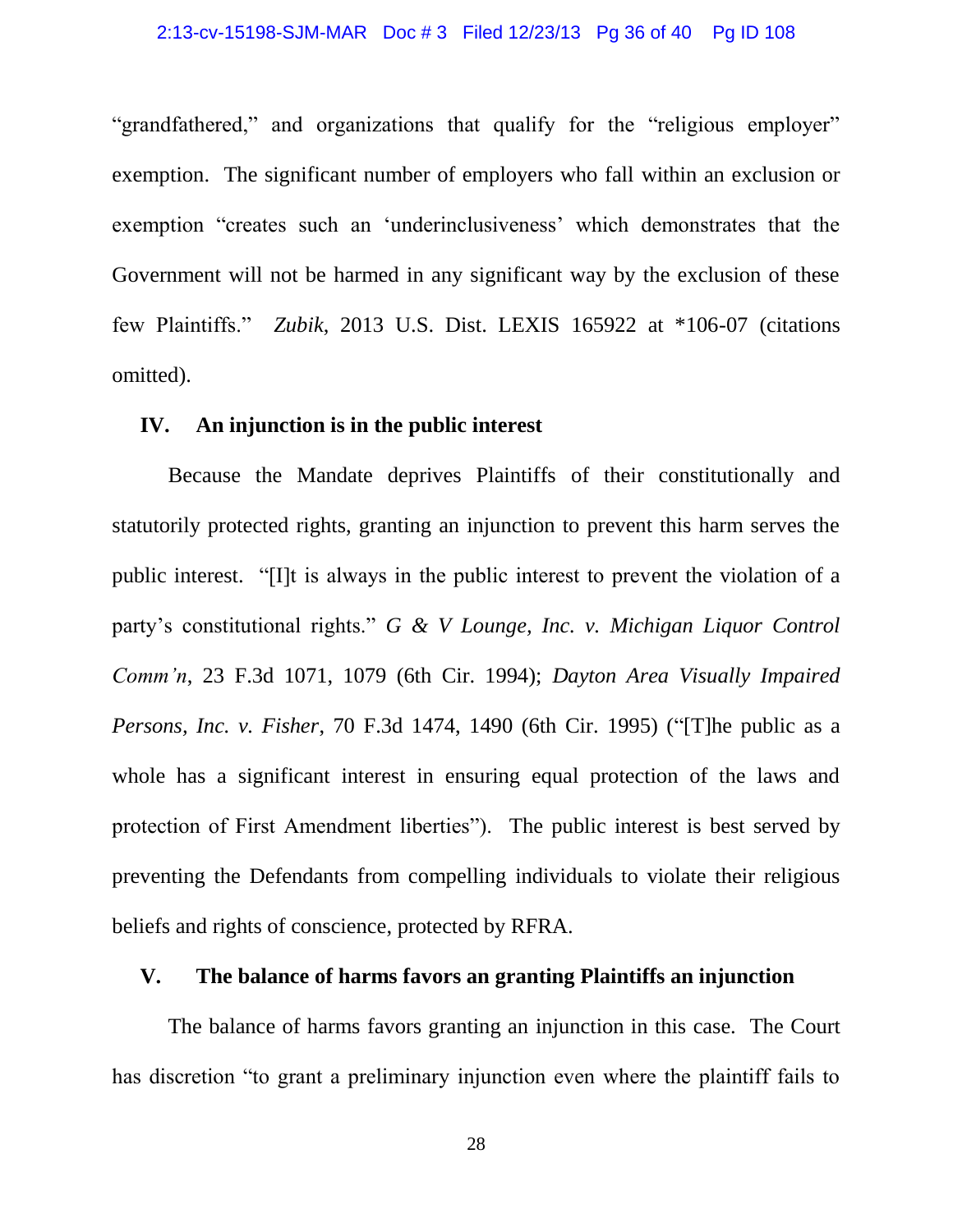#### 2:13-cv-15198-SJM-MAR Doc # 3 Filed 12/23/13 Pg 37 of 40 Pg ID 109

show a strong or substantial probability of ultimate success on the merits of his claim, but where he at least shows serious questions going to the merits and irreparable harm which decidedly outweighs any potential harm to the defendant if the injunction is issued." *Jones v. Caruso*, 569 F.3d 258, 277 (6th Cir. 2009) (quoting *Friendship Materials, Inc. v. Mich. Brick, Inc.,* 679 F.2d 100, 104 (6th Cir. 1982)). Here, Plaintiffs have shown a substantial probability of ultimate success on the merits of their claims, and there is no question that the loss of their religious freedom will cause Plaintiffs irreparable harm. *Elrod,* 427 U.S. at. 373. Consequently, injunctive relief is appropriate and necessary.

As noted by Judge Cleland when evaluating claims of a similarly situated nonprofit Catholic organization covered by the same employee health insurance plan, "[d]enying [Plaintiff] a preliminary injunction at this time will effectively grant the Government a default success on the merits−at least until [Plaintiff] can change its self-certification status and thereby exclude contraception to its employees if [Plaintiff] were to succeed at trial." *Legatus,* Order Granting Prelim. Inj. at 32 (Ex. 8). This Court should agree with Judge Cleland's conclusion that "[t]he harm in delaying the implementation of a regulation that may later be deemed constitutional must yield to the risk presented here of substantially infringing the sincere exercise of religious beliefs." *Id.* at 33.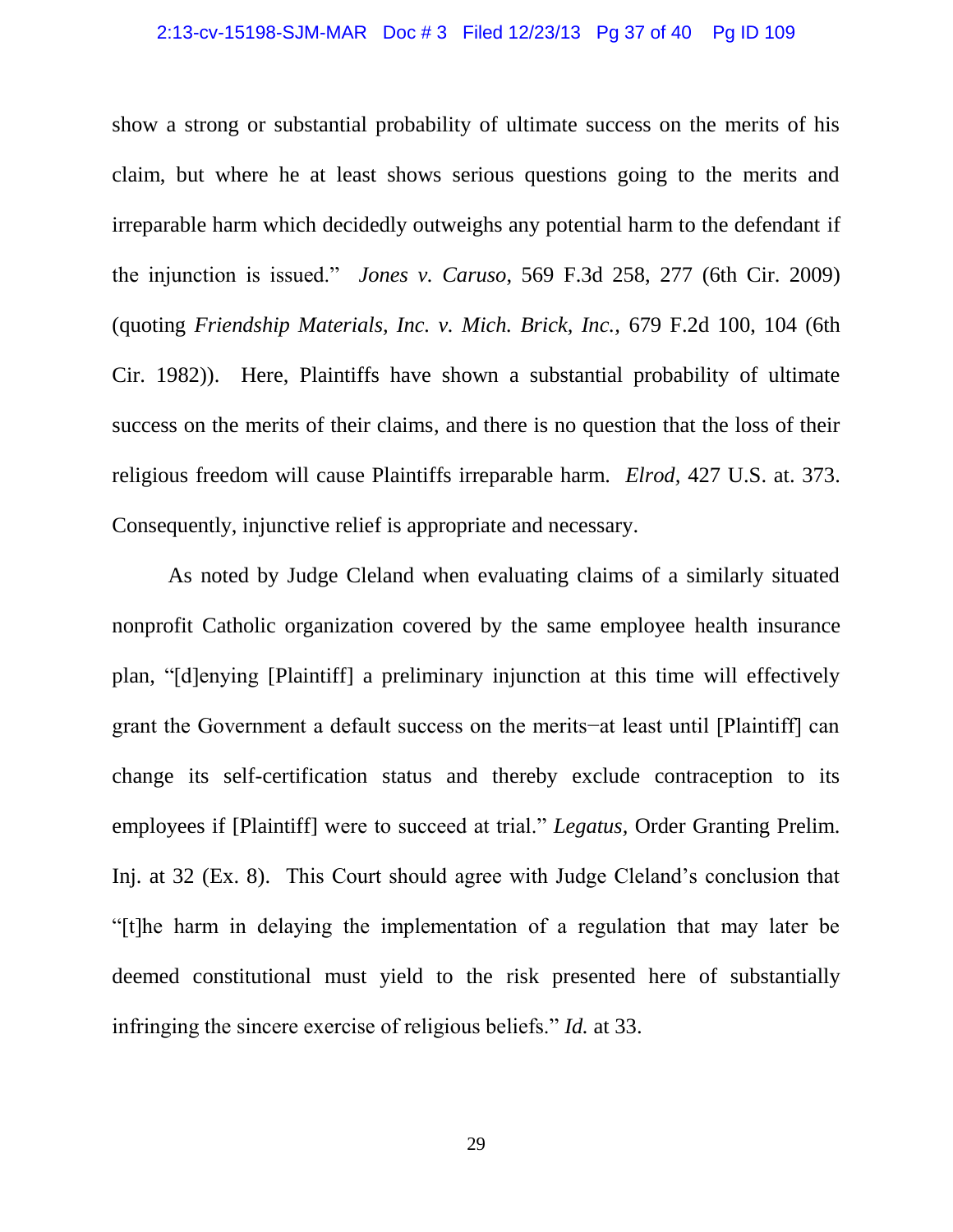## **CONCLUSION**

On January 1, 2014, unless the Court enjoins its enforcement, the Mandate will become effective against Plaintiffs and strip them of their right to make health care insurance decisions in line with their Catholic beliefs. *See* 78 Fed. Reg. 39,870 (July 2, 2103); (Zmuda Decl. ¶¶ 11, 15). The balance of harms tips strongly in favor of Plaintiffs. Consequently, injunctive relief is warranted.

Respectfully submitted this 23rd day of December, 2013.

*Attorneys for Plaintiffs:*

THOMAS MORE LAW CENTER

s/ Erin Mersino\_\_\_\_\_\_\_\_\_\_\_\_\_\_\_\_\_ Erin Mersino, Esq. (P70886) Richard Thompson (P21410) 24 Frank Lloyd Wright Blvd. P.O. Box 393 Ann Arbor, MI 48106 (734) 827-2001 [emersino@thomasmore.org](mailto:emersino@thomasmore.org)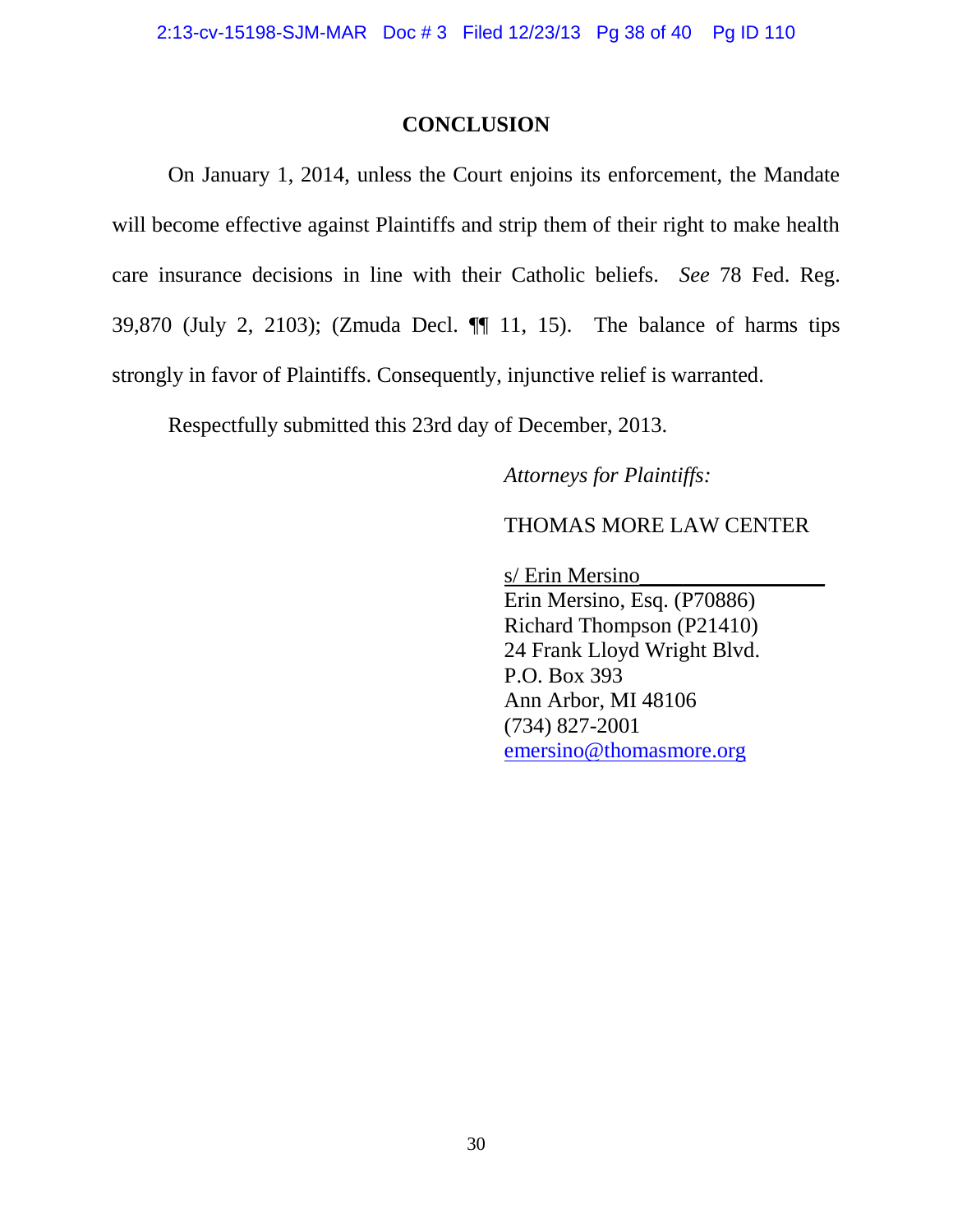## **CERTIFICATE OF SERVICE**

I hereby certify that on December 23, 2013, a copy of the foregoing was filed electronically. Notice of this filing will be sent to all parties for whom counsel has entered an appearance by operation of the Court's electronic filing system. Parties may access this filing through the Court's system. I certify that a copy of the foregoing has been served by certified U.S. Mail upon all parties for whom counsel has not yet entered an appearance electronically:

Kathleen Sebelius U.S. Dept. of Health and Human U.S. Dept. of Health and Human Services 200 Independence Avenue, SW Washington, DC 20201

Thomas Perez U.S. Dept. of Labor 200 Constitution Ave., N.W. Washington, DC 20210

Jack Lew U.S. Dept. of Treasury 1500 Pennsylvania Avenue, NW Washington, DC 20220

Eric Holder Office of the Attorney General U.S. Dept. of Justice 950 Pennsylvania Avenue, NW Washington, DC 20530-0001

Office of the General Counsel **Services** 200 Independence Avenue, SW Room 713F Washington, DC 20201

U.S. Dept. of Labor 200 Constitution Ave., N.W. Room N 2427 Washington, DC 20210

U.S. Dept. of Treasury 1500 Pennsylvania Avenue, NW Washington, DC 20220

Barbara L. McQuade U.S. Attorney for the Eastern District of Michigan 211 W. Fort Street Suite 2001 Detroit, Michigan 48226